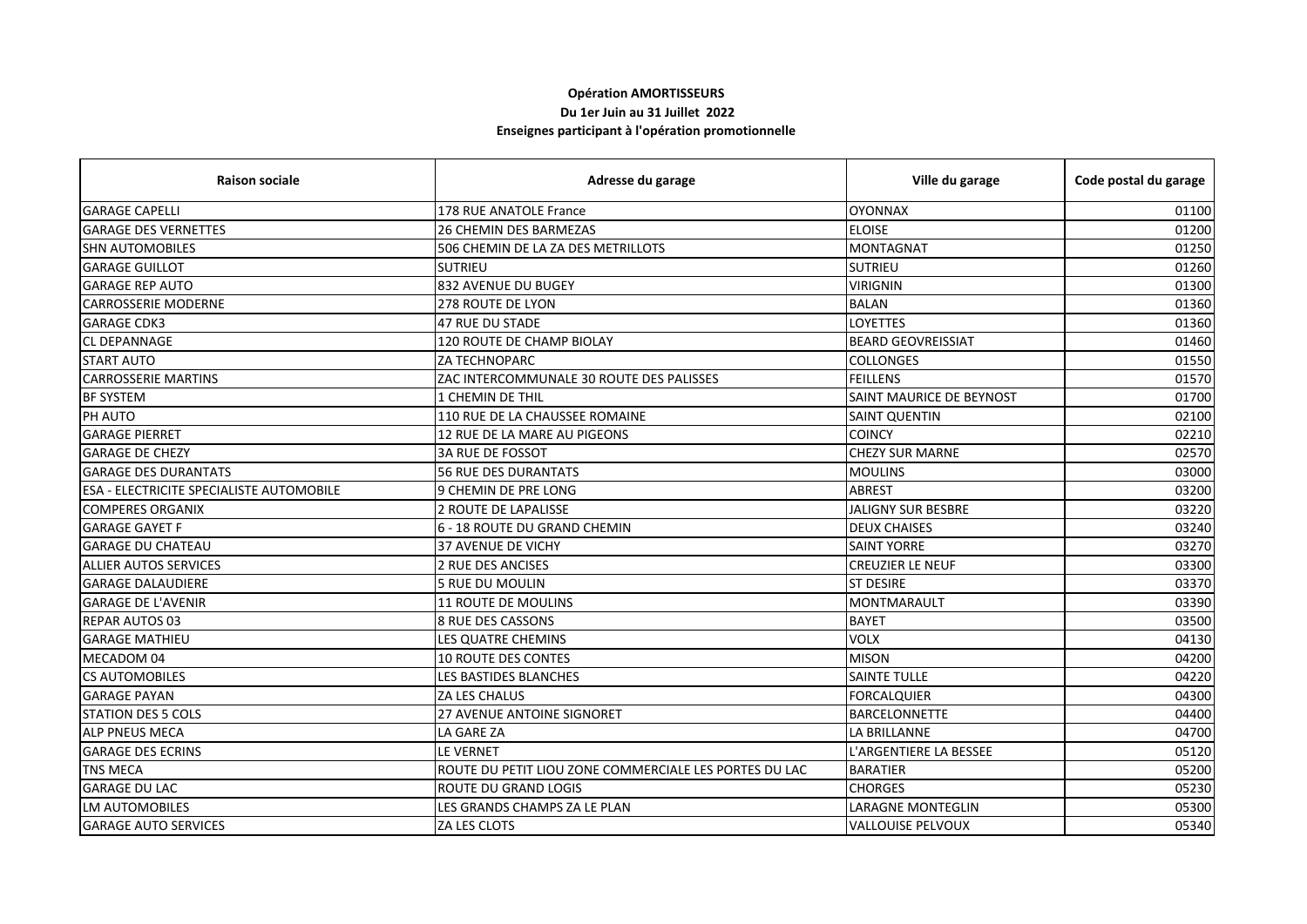| <b>Raison sociale</b>              | Adresse du garage                            | Ville du garage                 | Code postal du garage |
|------------------------------------|----------------------------------------------|---------------------------------|-----------------------|
| <b>RAMOS</b>                       | ZA Le Boutariq                               | <b>VEYNES</b>                   | 05400                 |
| AUTO MOTO 07                       | <b>71 ROUTE DE PRADONS</b>                   | <b>RUOMS</b>                    | 07120                 |
| <b>PB PROMO PNEU</b>               | <b>34 BD JEAN JAURES</b>                     | LE TEIL                         | 07400                 |
| <b>MISTER PERFECT</b>              | 3 RUE DE MARS                                | <b>CHARLEVILLE MEZIERES</b>     | 08000                 |
| <b>GARAGE COUTEL SEBASTIEN</b>     | <b>36 ROUTE DE SAINT MARCEL</b>              | <b>HAM LES MOINES</b>           | 08090                 |
| <b>MSE</b>                         | <b>29 ROUTE NATIONALE</b>                    | POURU SAINT REMY                | 08140                 |
| <b>GARAGE DM AUTO</b>              | 500 RUE JEAN-JACQUES ROUSSEAU                | <b>REVIN</b>                    | 08500                 |
| <b>GARAGE FAGES</b>                | RUE DU FAUBOURG PLANISSOLLES                 | <b>FOIX</b>                     | 09000                 |
| <b>GARAGE AUTO FARIAT</b>          | <b>4B RUE EDMOND FARIAT</b>                  | <b>TROYES</b>                   | 10000                 |
| <b>GARAGE DU LANDION</b>           | <b>14 RUE DU VANNAGE</b>                     | <b>DOLANCOURT</b>               | 10200                 |
| <b>CARROSSERIE HUGOT</b>           | <b>6 RUE DU MARECHAL JOFFRE</b>              | <b>LUSIGNY SUR BARSE</b>        | 10270                 |
| <b>CARROSSERIE HUGOT</b>           | <b>6 RUE DU MARECHAL JOFFRE</b>              | <b>LUSIGNY SUR BARSE</b>        | 10270                 |
| <b>CARROSSERIE DINANT</b>          | 35 IMPASSE DE LA GARE                        | <b>ESSOYES</b>                  | 10360                 |
| <b>VILLENAUXE AUTOS</b>            | <b>63 RUE DE PRESLE</b>                      | <b>VILLENAUXE LA GRANDE</b>     | 10370                 |
| <b>GARAGE CRIS AUTO</b>            | <b>3 RUE DE LA GARENNE</b>                   | <b>BARBEREY SAINT SULPICE</b>   | 10600                 |
| <b>RESTOR AUTO</b>                 | 50 RUE JEAN BAPTISTE COLBERT                 | LA CHAPELLE SAINT LUC           | 10600                 |
| <b>CARROSSERIE HERNANDEZ</b>       | RUE CLAUDE CHAPPE ZI SAINT JEAN DE L'ARNOUZE | CARCASSONNE                     | 11000                 |
| <b>GARAGE CHOCKI</b>               | 17 RUE DE LA VILLE                           | PEYRIAC MINERVOIS               | 11160                 |
| <b>CHRIS MECANIQUE AUTOMOBILES</b> | 1 BIS CHEMIN DES CAUNETTES HAUTES            | <b>MOUSSOULENS</b>              | 11170                 |
| LC AUTO SERVICES                   | ROUTE DES PYRENEES                           | COUIZA                          | 11190                 |
| <b>GARAGE GALINDO</b>              | <b>15 AVENUE DE DONOS</b>                    | SAINT ANDRE DE ROQUELONGUE      | 11200                 |
| <b>GARAGE YESTE</b>                | 34 ROUTE DE LEZIGNAN                         | <b>FABREZAN</b>                 | 11200                 |
| <b>GARAGE CHASSAING</b>            | 43 AVENUE MARECHAL FOCH                      | LEZIGNAN CORBIERES              | 11200                 |
| ROUFFIAC AUTO SERVICE              | 100 CHEMIN DE LA PLAINE                      | ROUFFIAC D'AUDE                 | 11250                 |
| <b>IRAL AUTO MOBILE</b>            | 2 AVENUE DU BASTION MONTMORENCY              | <b>LEUCATE</b>                  | 11370                 |
| JD MECANIQUE AUTOMOBILE            | <b>2 RUE DU FANUM</b>                        | <b>FENDEILLE</b>                | 11400                 |
| LT REPAR AUTO                      | 2 AVENUE DES PLATANES                        | PORTEL DES CORBIERES            | 11490                 |
| <b>GARAGE DU BRIOLET</b>           | ZA LE BRIOLET                                | PALAJA                          | 11570                 |
| <b>GARAGE 2M</b>                   | <b>18 AVENUE DU SEGALA</b>                   | <b>RODEZ</b>                    | 12000                 |
| <b>GARAGE DA COSTA</b>             | <b>2 RUE ANATOLE FRANCE</b>                  | CRANSAC                         | 12110                 |
| <b>GARAGE GAUBERT</b>              | <b>GRASCAZES</b>                             | <b>MELJAC</b>                   | 12120                 |
| <b>GARAGE VIVIEN GERARD</b>        | <b>ROUTE DE LA GARE</b>                      | RECOULES PREVINQUIERES          | 12150                 |
| <b>GARAGE FONTAGNES</b>            | <b>AVENUE DE RODEZ</b>                       | LEDERGUES                       | 12170                 |
| <b>D CLIC AUTO</b>                 | <b>60 AVENUE DU QUERCY</b>                   | <b>VILLEFRANCHE DE ROUERGUE</b> | 12200                 |
| <b>FOURNIE JEROME</b>              | LE BOURG                                     | <b>SANVENSA</b>                 | 12200                 |
| <b>GARAGE BOUDOU</b>               | ROUTE DE BOUZOULS                            | <b>GABRIAC</b>                  | 12340                 |
| SARL FONTLAURIE                    | Z.A. LE BOURGUET                             | <b>VABRES L'ABBAYE</b>          | 12400                 |
| <b>GARAGE LAVAUR</b>               | LE PONT NEUF                                 | SAINT CHELY D'AUBRAC            | 12470                 |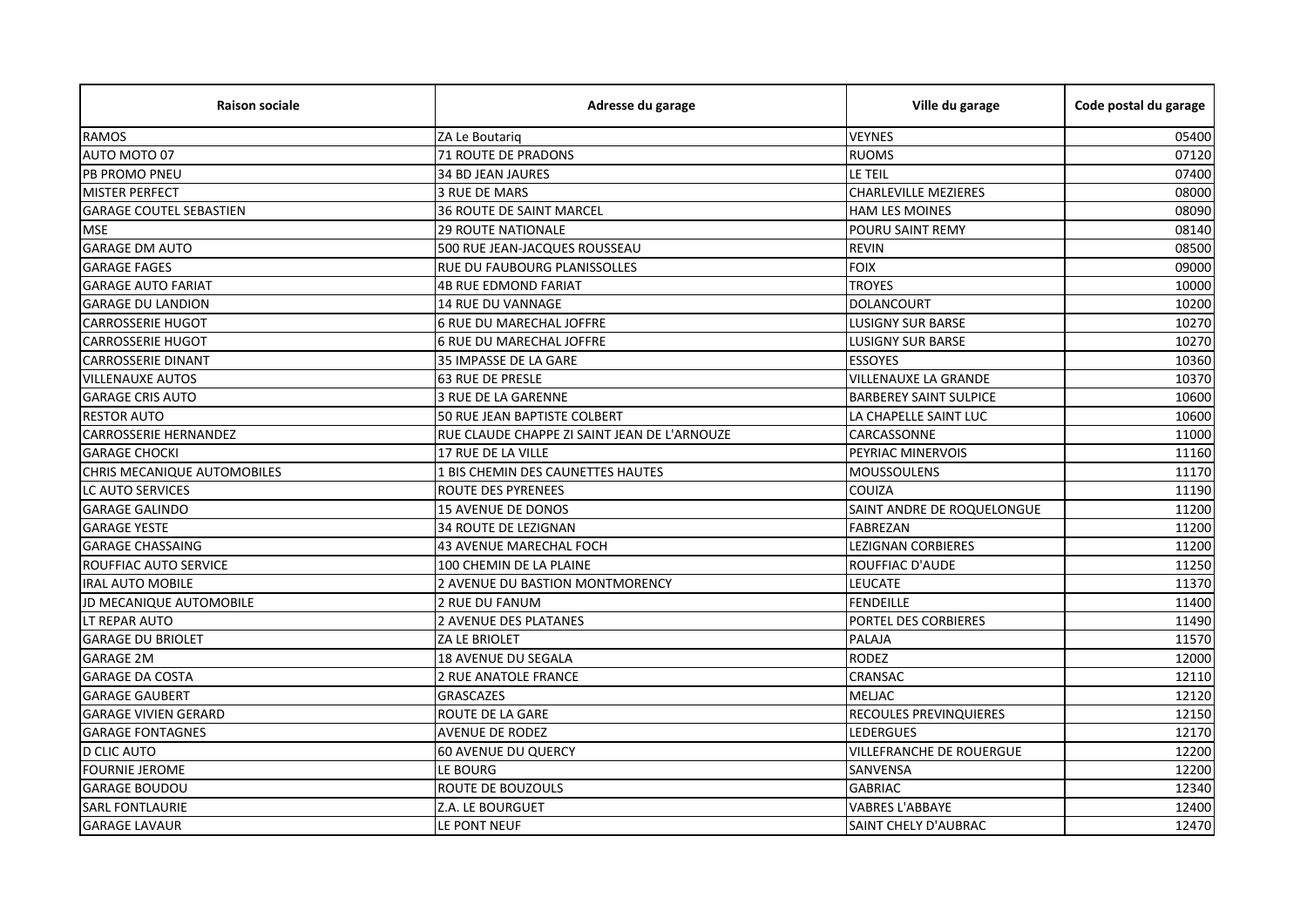| <b>Raison sociale</b>               | Adresse du garage                                | Ville du garage             | Code postal du garage |
|-------------------------------------|--------------------------------------------------|-----------------------------|-----------------------|
| <b>GARAGE FUMEL</b>                 | LE BOURG                                         | <b>ST SATURNIN DE LENNE</b> | 12560                 |
| <b>GARAGE GAYRAUD ET FILS</b>       | 15 ZA DE L'ISSART                                | <b>NAUCELLE</b>             | 12800                 |
| <b>CARROSSERIE DE MONTOLIVET</b>    | 271 AVENUE DE MONTOLIVET                         | <b>MARSEILLE</b>            | 13012                 |
| <b>CARROSSERIE LES VIEUX CYPRES</b> | PLACE FABRE D EGLANTINE                          | MARSEILLE                   | 13013                 |
| <b>GARAGE DES 4 CHEMINS</b>         | <b>RN 538</b>                                    | LAMANON                     | 13113                 |
| <b>GARAGE DE L'ETOILE</b>           | 33 BOULEVARD DU ROYAUME UNI                      | <b>MIRAMAS</b>              | 13140                 |
| LP AUTOMOBILES                      | RUE GERARD GADIOT - ZAC FOURCHON                 | <b>ARLES</b>                | 13200                 |
| <b>BH CAR ARLES</b>                 | 22 RUE JOSEPH RAINARD ZI NORD                    | <b>ARLES</b>                | 13200                 |
| <b>OCAZ AUTO</b>                    | AVENUE DE LA PATROUILLE DE FRANCE                | <b>SALON DE PROVENCE</b>    | 13300                 |
| <b>FRANCK AUTOCCASION</b>           | 21 AVENUE DU 19 MARS 1962 ZAC DU PUJOL           | <b>AURIOL</b>               | 13390                 |
| DYLAN'S CARROSSERIE                 | 2 CAMP MAJOR 1421 CHEMIN DEPARTEMENTAL           | <b>AUBAGNE</b>              | 13400                 |
| <b>SNRG</b>                         | 36, Route Nationale 8                            | SEPTEMES LES VALLONS        | 13420                 |
| <b>JM DISTRIBUTION</b>              | 43 ROUTE DE GARDANNE ZI DE TRETS                 | <b>TRETS</b>                | 13530                 |
| <b>BLT</b>                          | 201 ROUTE D'ARLES LIEU DIT POLE DE CADILLAN      | <b>GRAVESON</b>             | 13690                 |
| <b>GT AUTO</b>                      | <b>78 RUE DE BAYEUX</b>                          | <b>CAEN</b>                 | 14000                 |
| PIERRE AUTOMOBILE                   | 768 ROUTE DU SAP                                 | LE MESNIL-GUILLAUME         | 14100                 |
| <b>GARAGE DE LA VIGNERIE</b>        | ZAC DE LA VIGNERIE                               | <b>DIVES SUR MER</b>        | 14160                 |
| <b>SAMMAR AUTOMOBILES</b>           | RUE DU BIEF RUE DU MANOIR L'ELU ZA DES TANNERIES | SAINT PIERRE EN AUGE        | 14170                 |
| <b>GRENIER AUTO</b>                 | 236 ROUTE DE L'AIGLE                             | <b>LA VESPIERE</b>          | 14290                 |
| MONTCHAMP MECANIQUE                 | 2 RUE DE LA LIBERTE                              | <b>MONTCHAMP</b>            | 14350                 |
| <b>GARAGE LEPLANOIS</b>             | 12 RUE GEORGES BRASSENS LE BENY BOCAGE           | SOULEUVRE EN BOCAGE         | 14350                 |
| <b>FRED OTO</b>                     | <b>4 RUE REMBRANDT BUGATTI</b>                   | <b>MOULT CHICHEBOVILLE</b>  | 14370                 |
| <b>CLASSIC MOTORS</b>               | ROUTE DE GRANVILLE                               | <b>VIRE</b>                 | 14500                 |
| <b>GARAGE LAVERGN AUTO</b>          | <b>QUARTIER DE LA LAITERIE</b>                   | <b>JUSSAC</b>               | 15250                 |
| <b>TB AUTO</b>                      | <b>LES PRADES</b>                                | <b>USSEL</b>                | 15300                 |
| PALMA AUTO                          | 7 BD OSCAR PLANAT                                | COGNAC                      | 16100                 |
| <b>TUSSON AUTOMOBILES</b>           | <b>6 ROUTE DE RUFFEC</b>                         | <b>TUSSON</b>               | 16140                 |
| LE POINT MECA                       | VIGNES ET TERRES DE LA FONTAINE                  | <b>CHABRAC</b>              | 16150                 |
| <b>GARAGE DOREAU</b>                | 245 RUE DES ECOLES LE BOURG                      | SAINT CYBARDEAUX            | 16170                 |
| <b>GARAGE LALUT</b>                 | LAUBERTIERE                                      | <b>GENAC</b>                | 16170                 |
| ROUMAZIERES AUTO SERVICE            | 13 RUE DE LA COMMANDERIE                         | ROUMAZIERES LOUBERT         | 16270                 |
| <b>MARCADIER CHRISTIAN</b>          | Route d'Aubeterre                                | <b>ST SEVERIN</b>           | 16390                 |
| <b>AUNIS AUTOMOBILE</b>             | <b>19 RUE FREDERIC MISTRAL</b>                   | LA ROCHELLE                 | 17000                 |
| CARROSSERIE PEINTURE MOREAU ET FILS | ZA LA CHAMPAGNE ST GEORGES PARC ATLANTIQUE       | <b>SAINTES</b>              | 17100                 |
| <b>AUTO PNEUS SERVICE</b>           | 51 BD DE SAINTONGE                               | <b>MONTENDRE</b>            | 17130                 |
| <b>GARAGE VIGNE</b>                 | <b>16 RUE DU TREUIL GRAS</b>                     | PUILBOREAU                  | 17138                 |
| <b>GARAGE JER'AUTO</b>              | 1 RUE DE L'INDUSTRIE                             | <b>MATHA</b>                | 17160                 |
| <b>SAINT SULP AUTO</b>              | ZA LA QUEUE DE L'ANE 19 BIS RUE SAINT EXUPERY    | SAINT SULPICE DE ROYAN      | 17200                 |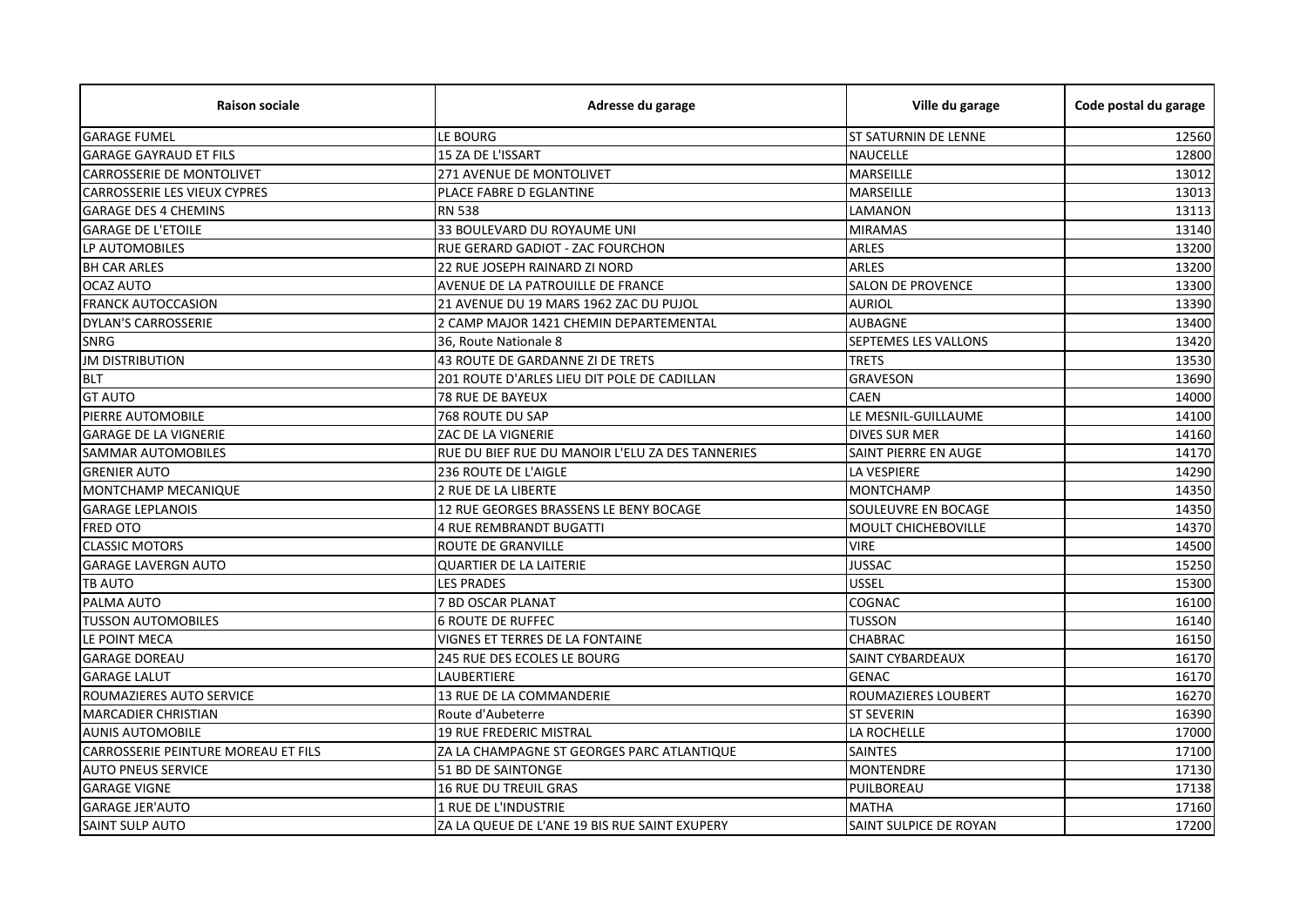| <b>Raison sociale</b>                   | Adresse du garage                                  | Ville du garage               | Code postal du garage |
|-----------------------------------------|----------------------------------------------------|-------------------------------|-----------------------|
| ROY PNEUS SERVICES SARL                 | 13 RUE NICOLAS APPERT ZONE ARTISANALE DE LIAUZE    | PONT L'ABBE D'ARNOULT         | 17250                 |
| <b>GARAGE RENVOISE</b>                  | <b>24 RUE NATIONALE</b>                            | <b>SAINT PORCHAIRE</b>        | 17250                 |
| CENTRE AUTO GUERIN ET FILS              | <b>ZA PIED SEC</b>                                 | <b>GEMOZAC</b>                | 17260                 |
| <b>GARAGE ECO</b>                       | 2 RUE EMILE PENAUD BATIMENT 16                     | <b>ROCHEFORT</b>              | 17300                 |
| <b>GARAGE GRATIOT</b>                   | 74 ROUTE DE LA ROCHELLE PARANCAY                   | <b>BERNAY SAINT MARTIN</b>    | 17330                 |
| <b>GARAGE 100 FILTRES SARL BRADBURY</b> | 32 RUE D'AUNIS                                     | <b>NERE</b>                   | 17510                 |
| <b>GARAGE DU GUA SARL CHLOE</b>         | <b>87 RUE SAINT LAURENT</b>                        | LE GUA                        | 17600                 |
| <b>GARAGE REPIE</b>                     | 45 AVENUE DE SAINTES LE BOURG                      | SAINT HILAIRE DE VILLEFRANCHE | 17770                 |
| <b>GARAGE ET CARROSSERIE TANGUY</b>     | 14 AVENUE DE LA REPUBLIQUE                         | <b>BURIE</b>                  | 17770                 |
| <b>GARAGE AUTOMOBILES DE BOURGES</b>    | 64 AVENUE DE LA PROSPECTIVE                        | <b>BOURGES</b>                | 18000                 |
| <b>GARAGE MARX DORMOY</b>               | <b>6 AVENUE PIERRE SEMARD</b>                      | <b>BOURGES</b>                | 18000                 |
| AD AUTO MECA                            | 1410 MONTBOULIN                                    | SAINT-MARTIN-D'AUXIGNY        | 18110                 |
| BV AUTOMOBILES SAS GMG                  | <b>ZI LES NOIX BRULEES</b>                         | <b>ORVAL</b>                  | 18200                 |
| <b>GARAGE MECAMIKE</b>                  | 25 ROUTE DE CHATEAUMEILLANT                        | <b>CULAN</b>                  | 18270                 |
| <b>GARAGE GUILLOT</b>                   | <b>36 ROUTE DE BOURGES</b>                         | <b>MERY ES BOIS</b>           | 18380                 |
| <b>GARAGE BIESSE</b>                    | <b>9 ROUTE DE NEVERS</b>                           | <b>SAVIGNY EN SEPTAINE</b>    | 18390                 |
| AUTO 18                                 | <b>RUE VICTOR HUGO</b>                             | SAINT GERMAIN DU PUY          | 18390                 |
| <b>GARAGE DE GIVRY</b>                  | 47 RUE SALVADOR ALLENDE                            | <b>FOECY</b>                  | 18500                 |
| <b>GARAGE DES LOGES (18)</b>            | <b>44 ROUTE DES LOGES</b>                          | <b>BENGY SUR CRAON</b>        | 18520                 |
| <b>GARAGE MAROT</b>                     | <b>10 AVENUE VICTOR HUGO</b>                       | <b>TULLE</b>                  | 19000                 |
| <b>GARAGE MACEDO</b>                    | 71 AVENUE EMILE ZOLA                               | <b>BRIVE LA GAILLARDE</b>     | 19100                 |
| <b>CHRIS AUTO</b>                       | LA CROIX DE L'AIGUILLON                            | <b>USSAC</b>                  | 19270                 |
| <b>GARAGE CHARBONNEL</b>                | LES QUATRES ROUTES                                 | ALBUSSAC                      | 19380                 |
| <b>GARAGE PAUCARD</b>                   | 31 RUE DES ARENES                                  | <b>NAVES</b>                  | 19460                 |
| <b>GARAGE ROBERT AURELIEN</b>           | 7 RUE DES ARTISANS ZA LES ROSES                    | <b>SAINTE FORTUNADE</b>       | 19490                 |
| <b>GARAGE ROSIKON</b>                   | <b>RN 89</b>                                       | <b>ST HILAIRE PEYROUX</b>     | 19560                 |
| <b>GARAGE NOUAILLE</b>                  | LES QUATRES ROUTES                                 | <b>SAINT CLEMENT</b>          | 19700                 |
| AJACCIO AUTO RAPID'SERVICES             | <b>15 BD SAMPIERO</b>                              | <b>AJACCIO</b>                | 20000                 |
| APM CASABIANCA                          | ROND POINT DE BODICCIONE STATION VITO DE LA ROCADE | <b>AJACCIO</b>                | 20090                 |
| <b>DFA SARL</b>                         | COL DE LA SEGHIA RN 196                            | <b>BASTELICACCIA</b>          | 20129                 |
| DOLCE VITA AUTOMOBILE                   | <b>AGOSTA PLAGE</b>                                | <b>PORTICCIO</b>              | 20166                 |
| <b>VS MOTORS</b>                        | ZI BALEONE LOT PANCHETTA                           | SARROLA CARCOPINO             | 20167                 |
| MECANICO                                | <b>QUARTIER SCAFAREDDA</b>                         | <b>SANTA MARIA SICHE</b>      | 20190                 |
| <b>SARL FABIANI</b>                     | 65 COURS LUCIEN BONAPARTE BP 844                   | AJACCIO CEDEX 4               | 20192                 |
| <b>GARAGE MAILLARD</b>                  | <b>8 RUE DU POTET</b>                              | <b>MARCILLY SUR TILLE</b>     | 21120                 |
| <b>BEAUNE AUTOPASSION</b>               | <b>7 RUE DES VEROTTES</b>                          | <b>BEAUNE</b>                 | 21200                 |
| <b>GARAGE LONDIN</b>                    | 30 RUE GRILLOT LA CROIX DE MOLPHEY                 | <b>MOLPHEY</b>                | 21210                 |
| <b>GARAGE BEUREL</b>                    | 1 RUE DES MOULISSARDS                              | <b>TALANT</b>                 | 21240                 |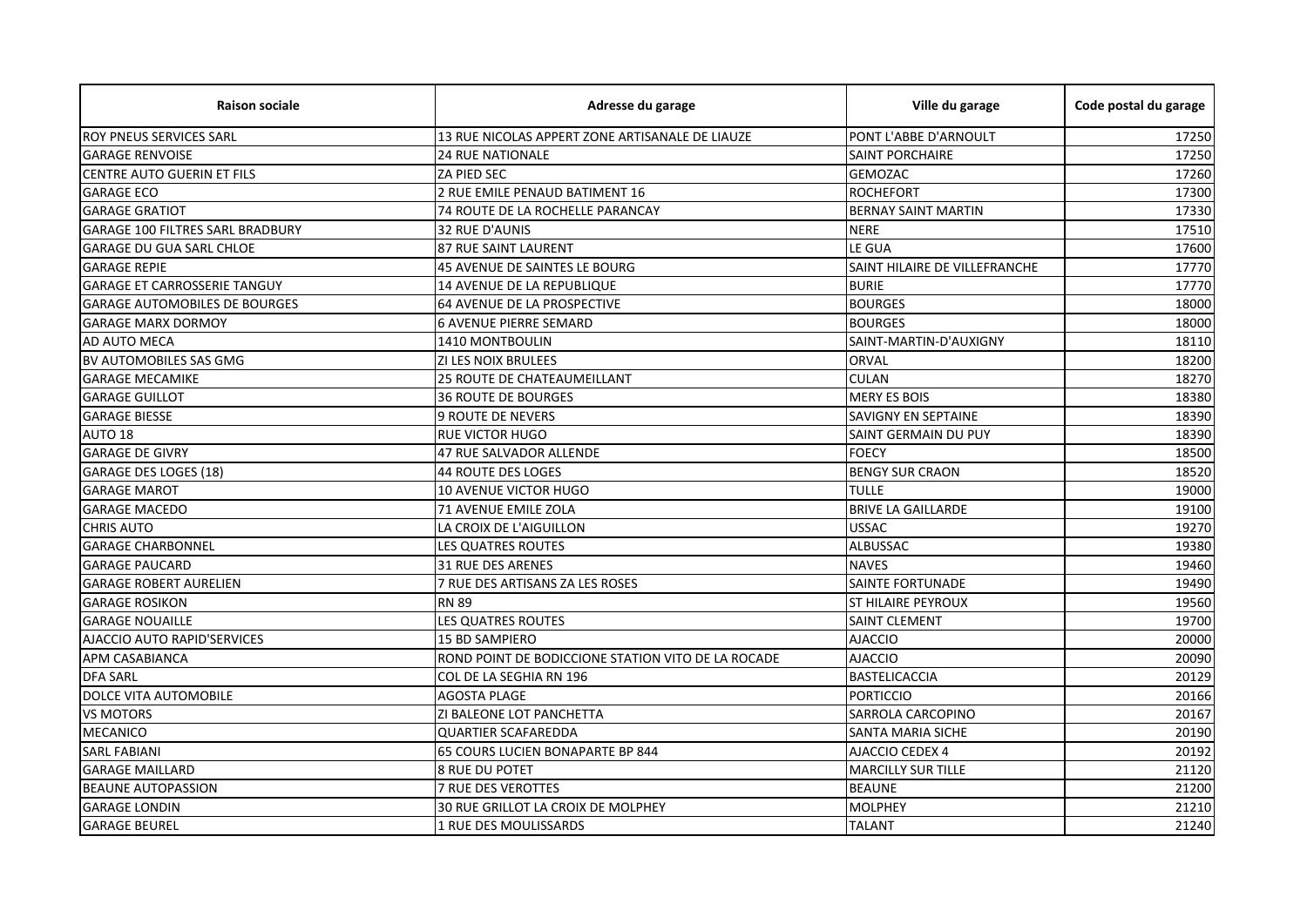| <b>Raison sociale</b>               | Adresse du garage                   | Ville du garage             | Code postal du garage |
|-------------------------------------|-------------------------------------|-----------------------------|-----------------------|
| PAGNY AUTMOBILES                    | <b>38 ROUTE DE SEURRE</b>           | <b>CHAMBLANC</b>            | 21250                 |
| <b>GARAGE VANSTAEVEL</b>            | 13 ROUTE D'ARNAY                    | <b>BLIGNY / OUCHE</b>       | 21360                 |
| <b>GARAGE BOULEY PAUL</b>           | ROUTE DEPARTEMENTALE 11             | <b>MANLAY</b>               | 21430                 |
| <b>GARAGE FRUTHIOT THIERRY</b>      | ZA                                  | <b>FAIN LES MONTBARD</b>    | 21500                 |
| MECANIKO                            | ZA DU GUINEFORT                     | <b>SAINT CARNE</b>          | 22100                 |
| <b>GARAGE SP AUTO</b>               | RUE DU PILON ZA DE L'ESPERANCE      | QUESSOY                     | 22120                 |
| <b>GARAGE LE HERISSE</b>            | 17 RUE SAINT-GERMAIN DE BEAUSOLEIL  | <b>HÉNON</b>                | 22150                 |
| <b>GARAGE OTO DU LIE</b>            | 18 RUE JEAN BAPTISTE ILLIO          | PLOEUC L'HERMITAGE          | 22150                 |
| <b>GUINGAMP SERVICES</b>            | 22 BD DE LA MARNE                   | <b>GUINGAMP</b>             | 22200                 |
| <b>GARAGE URVOAS</b>                | <b>3 RUE TREGUIER</b>               | <b>PLOUGUIEL</b>            | 22220                 |
| <b>GARAGE LE BRUN</b>               | <b>23 RUE DU HONCHET</b>            | <b>PLURIEN</b>              | 22240                 |
| <b>GARAGE DU LEFF</b>               | ZA DE KERCADIOU                     | LANVOLLON                   | 22290                 |
| <b>K AUTOMOBILES</b>                | 11 RUE JEAN MARIE LE FOLL           | PLOUBEZRE                   | 22300                 |
| <b>GARAGE COUTO DE LIMA</b>         | ZA DU DILY                          | PLUMAUDAN                   | 22350                 |
| <b>GARAGE BROUARD</b>               | 15 ROUTE DES CAPS                   | <b>HENANSAL</b>             | 22400                 |
| <b>ARMOR GARAGE</b>                 | <b>4 KERGUILAVEN</b>                | PLOUEZEC                    | 22470                 |
| ROSE DES VENTS AUTOMOBILES SARL CGF | <b>ZA DES LANDES</b>                | PLOUER SUR RANCE            | 22490                 |
| <b>GARAGE ROCABOIS</b>              | <b>3 RUE DE BELLEVUE</b>            | <b>TREVE</b>                | 22600                 |
| <b>STEPHANE BEATRIX</b>             | ZA DE KERINGANT                     | <b>SAINT QUAY PERROS</b>    | 22700                 |
| <b>SARL LE TEXIER</b>               | LAUNAY                              | <b>SAINT BRANDAN</b>        | 22800                 |
| <b>SAS DEPROV BW</b>                | ZA LES BOIS VERTS                   | LE GRAND BOURG              | 23240                 |
| <b>GARAGE BOIRON AUTO SERVICES</b>  | 13 CHABANNES                        | SAINT PIERRE DE FURSAC      | 23290                 |
| SOUMANS DEPANNAGE                   | <b>LES GOUTTES</b>                  | <b>SOUMANS</b>              | 23600                 |
| <b>GARAGE DU COIN</b>               | 1 ROUTE DE SARCELLES                | <b>AUZANCES</b>             | 23700                 |
| <b>GARAGE OLIVIER AUTO</b>          | <b>14 ROUTE DE MAURIAC</b>          | <b>NEUVIC</b>               | 24190                 |
| <b>CLINIC AUTO</b>                  | ROUTE DE SOUILLAC                   | <b>SARLAT LA CANEDA</b>     | 24200                 |
| <b>GARAGE DUTEL LUDOVIC</b>         | 1 ROUTE DU MOULIN DE FAYE           | <b>MONTCARET</b>            | 24230                 |
| <b>MA MECA</b>                      | <b>THIBAUT BAS</b>                  | MONBAZILLAC                 | 24240                 |
| <b>GARAGE MARQUET</b>               | ROUTE DE NONTRON                    | <b>JAVERLHAC</b>            | 24300                 |
| <b>GARAGE TSCHAGGENY</b>            | ROUTE DE PERIGUEUX COMBECOUYERE SUD | <b>MENSIGNAC</b>            | 24350                 |
| <b>XAV AUTO</b>                     | LE BOURG                            | <b>BUSSIERE BADIL</b>       | 24360                 |
| <b>COURARIE GEOFFREY</b>            | 120 ROUTE DE LIMOGES                | <b>ANTONNE ET TRIGONANT</b> | 24420                 |
| <b>DARNIGE</b>                      | <b>BOURG</b>                        | <b>TREMOLAT</b>             | 24510                 |
| <b>GARAGE CHAMBREAU</b>             | LE BOURG                            | <b>SAINTE ALVERE</b>        | 24510                 |
| <b>GARAGE DOUCHET LUDOVIC</b>       | LA PLANTE ROUTE DE MONTPON          | VILLEFRANCHE DE LONCHAT     | 24610                 |
| <b>GARAGE FRUGIER</b>               | 1 AVENUE MEGE                       | JUMILHAC LE GRAND           | 24630                 |
| <b>COULOUNIEIX AUTO</b>             | 356 BIS AVE CHURCHILL               | <b>COULOUNIEIX BOURG</b>    | 24660                 |
| <b>AUTO SERVICE 24</b>              | <b>CHANTECOR</b>                    | TRELISSAC                   | 24750                 |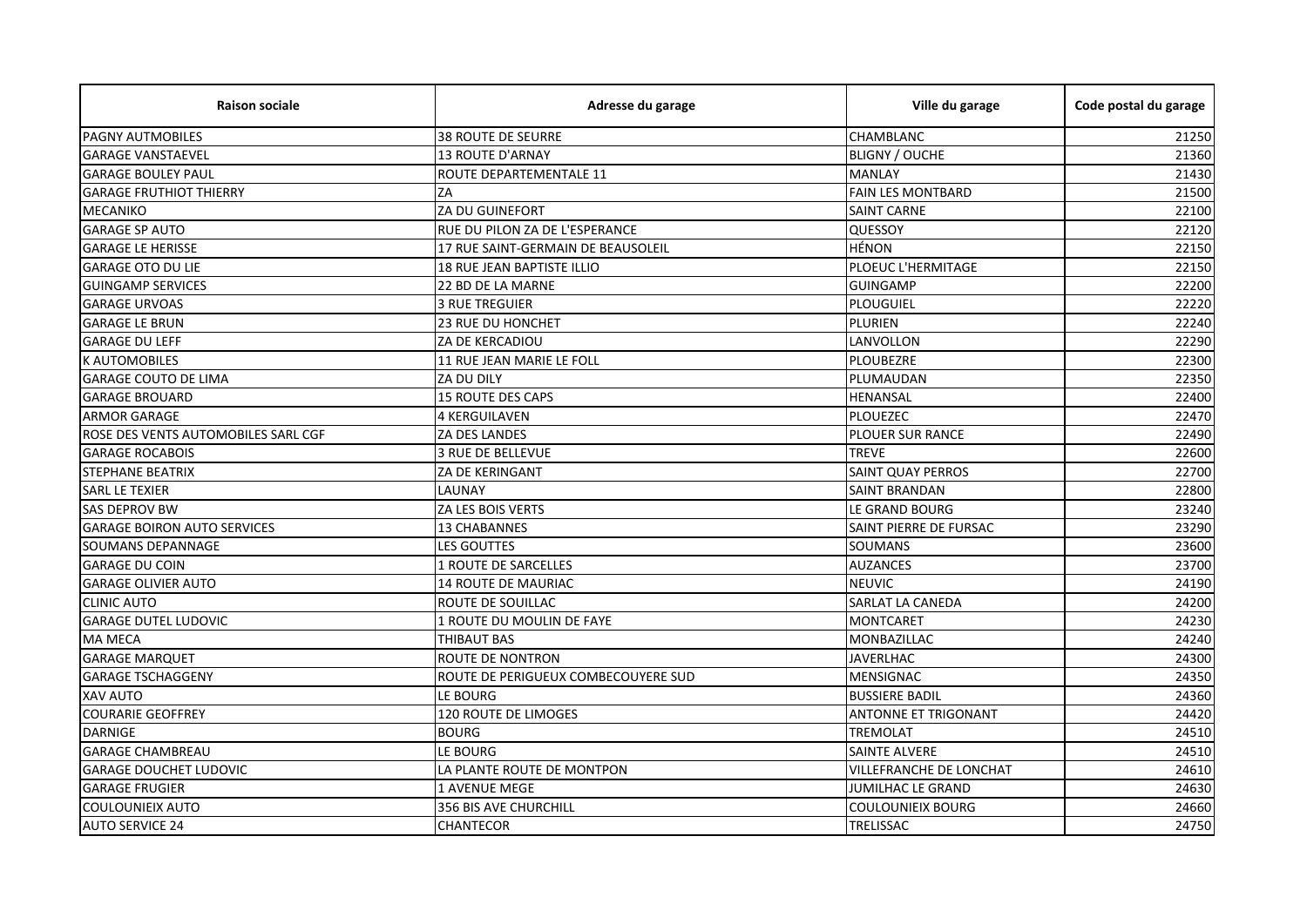| <b>Raison sociale</b>                    | Adresse du garage                            | Ville du garage              | Code postal du garage |
|------------------------------------------|----------------------------------------------|------------------------------|-----------------------|
| RS MECA SERVICES                         | <b>12 RUE DES TILLEULS</b>                   | <b>EMAGNY</b>                | 25170                 |
| <b>SPEED MECA</b>                        | 100 AVENUE DU MARECHAL DE LATTRE DE TASSIGNY | LE RUSSEY                    | 25210                 |
| <b>SELECT AUTOMOBILES</b>                | <b>19 RUE DE BESANCON</b>                    | <b>NOVILLARS</b>             | 25220                 |
| <b>GARAGE JUSTO</b>                      | 18 AVENUE DE L'ARMEE DE L'EST                | <b>PONTARLIER</b>            | 25300                 |
| <b>AMIOT FRED</b>                        | ROUTE DE GRANDFONTAINE                       | <b>TORPES</b>                | 25320                 |
| <b>MECA GP</b>                           | 17 A GRANDE RUE                              | <b>BOLANDOZ</b>              | 25330                 |
| <b>GARAGE MERCADAL</b>                   | 1 rue des gouttes                            | <b>TARCENAY</b>              | 25620                 |
| <b>MASSON EURL</b>                       | 45 RUE DE BESANCON                           | SAINTE SUZANNE               | 25630                 |
| <b>CE AUTOMOBILES</b>                    | <b>10 RUE DES ARTISANS</b>                   | <b>AVANNE AVENEY</b>         | 25720                 |
| <b>CAR OCCAS</b>                         | <b>3 ROUTE NATIONALE</b>                     | LARNOD                       | 25720                 |
| <b>JP SERVICES MECA</b>                  | <b>2 IMPASSE DU RAFOUR</b>                   | <b>LES GRANGES GONTARDES</b> | 26290                 |
| <b>GARAGE DU PLANAS</b>                  | <b>680 ROUTE DU PLANAS</b>                   | <b>CHAROLS</b>               | 26450                 |
| <b>GARAGE BOURG ACHARD SARL BOUANFEL</b> | 138 RUE CARLET                               | <b>BOURG ACHARD</b>          | 27310                 |
| <b>GARAGE DE BREMULE</b>                 | <b>1 RUE DES CHATAIGNIERS GAILLARDBOIS</b>   | <b>VAL D'ORGER</b>           | 27440                 |
| <b>D.DOLLE</b>                           | <b>22 GRANDE RUE</b>                         | <b>ECOS</b>                  | 27630                 |
| <b>BS AUTOMOBILE</b>                     | <b>11 RUE DES CANADIENS</b>                  | SAINT OUEN DU TILLEUL        | 27670                 |
| <b>GARAGE DE L'EUROPE</b>                | ZAE LE FROC DUHAMEL AVENUE DE L'EUROPE       | LE BOSC ROGER EN ROUMOIS     | 27670                 |
| <b>VITRANT</b>                           | <b>13 BIS RUE DU BOIS</b>                    | <b>NEAUFLES SAINT MARTIN</b> | 27830                 |
| <b>GARAGE BUTTEAU ERIC</b>               | 22 RUE DE MESLAY LE GRENET                   | <b>BAILLEAU-LE-PIN</b>       | 28120                 |
| <b>TF AUTO</b>                           | 9 RUE DE LA CROIX BADIN                      | <b>COURVILLE SUR EURE</b>    | 28190                 |
| <b>GARAGE DES RONCETTES</b>              | <b>40 RUE DES RONCETTES</b>                  | <b>SAINT DENIS LES PONTS</b> | 28200                 |
| <b>GARAGE DE VILSAIN</b>                 | 17 ZA DE VILSAIN 2                           | CHATEAUDUN                   | 28200                 |
| <b>GARAGE DE LA PERRUCHE</b>             | R.N. 23 SORTIE MONTLANDON                    | ST VICTOR DE BUTHON          | 28240                 |
| DS AUTO 28                               | <b>39 C ROUTE D'OULINS</b>                   | ANET                         | 28260                 |
| <b>BS AUTO</b>                           | 63 RUE PAUL BERT                             | MAINVILLIERS                 | 28300                 |
| <b>GARAGE BELLANGER</b>                  | AVENUE DE LA MESSESSELLE                     | <b>NOGENT LE ROTROU</b>      | 28400                 |
| <b>GARAGE PICHARD</b>                    | <b>80 BIS RUE BRETONNERIE</b>                | NOGENT LE ROTROU             | 28400                 |
| GARAGE 3C 28                             | <b>3 RUE HENRI DUPONT</b>                    | VERNOUILLET                  | 28500                 |
| <b>CENTRE AUTOPRIMO</b>                  | <b>40 ROUTE DE CHARTRES</b>                  | VERNOUILLET                  | 28500                 |
| SARL GARAGE VOLANT                       | ZA DE PRAJOU-MARIE                           | LE CLOITRE-PLEYBEN           | 29190                 |
| SERVICES AUTOS PLOUGONVELIN              | ZA TOUL AN IBIL                              | PLOUGONVELIN                 | 29217                 |
| L ATELIER DE STEPH                       | 13 RUE PEN AR PONT                           | SAINT-POL-DE-LÉON            | 29250                 |
| <b>GARAGE DU CROISSANT</b>               | <b>ROUTE DE SAINT POL</b>                    | PLOUGOULM                    | 29250                 |
| <b>TEDDY GARAGE</b>                      | ROUTE DE SAINT ANTOINE                       | PLOUEZOC'H                   | 29252                 |
| <b>TY KORN</b>                           | PLACE LEON CHEMINANT                         | <b>SAINT RENAN</b>           | 29290                 |
| <b>GLR AUTOMOBILES</b>                   | 8 ROUTE DE PONT SCORFF                       | QUIMPERLE                    | 29300                 |
| <b>GARAGE DU VERN</b>                    | ZA DU VERN                                   | LANDIVISIAU                  | 29400                 |
| <b>GARAGE GRALL</b>                      | <b>9 RUE DE LANDIVISIAU</b>                  | PLOUZEVEDE                   | 29440                 |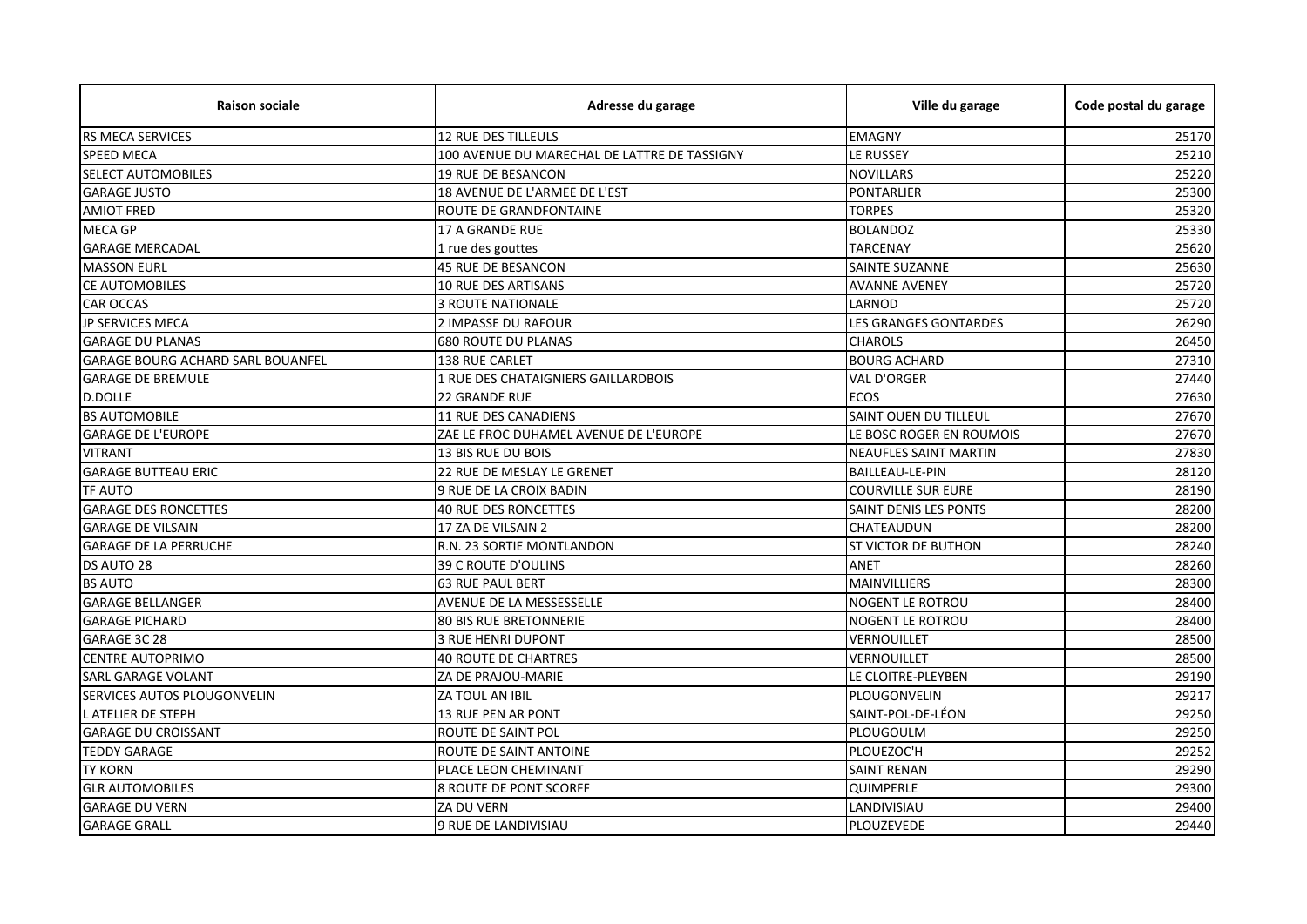| <b>Raison sociale</b>                | Adresse du garage                            | Ville du garage               | Code postal du garage |
|--------------------------------------|----------------------------------------------|-------------------------------|-----------------------|
| <b>GARAGE ROBERT CORRE</b>           | Z.A. TOUL AR RANNIC                          | PLOUGASTEL                    | 29470                 |
| <b>GARAGE ARGOUARCH</b>              | ZA DU LAUNAY                                 | SAINT MARTIN DES CHAMPS       | 29600                 |
| <b>BREIZ REMORQUAGE</b>              | route de ploudalmézeau                       | <b>BOHARS</b>                 | 29820                 |
| <b>GARAGE VIGOUROUX</b>              | <b>MAS AMOUROUX</b>                          | <b>LES PLANS</b>              | 30340                 |
| <b>GARAGE DU CAPRA</b>               | ZONE DU CAPRA CHEMIN DES OLIVETTES           | <b>MEJANNES LES ALES</b>      | 30340                 |
| <b>ECM AUTO</b>                      | 126 ROUTE DE SAINT PRIVAT                    | SAINT PRIVAT DES VIEUX        | 30340                 |
| <b>GARAGE MARSEILLE PERE ET FILS</b> | <b>30 ROUTE DE FONS</b>                      | <b>GAJAN</b>                  | 30730                 |
| <b>GIUDICELLI SARL</b>               | 329 AVE DOCTEUR FLEMING-ZI DE ST CESAIRE     | <b>NIMES</b>                  | 30900                 |
| <b>VMG PERFORMANCE</b>               | 12 RUE DE LA VEDIERE                         | CODOGNAN                      | 30920                 |
| <b>SAV CARBURANTS</b>                | Quai Plages et Boutonet                      | <b>ST ANDRE DE VALBORGNE</b>  | 30940                 |
| <b>AUTO MOBIL GLASS</b>              | <b>35 AVENUE DE TOULOUSE</b>                 | <b>BAGNERES DE LUCHON</b>     | 31110                 |
| <b>DIBAUTO</b>                       | <b>16 RUE DES PYRENEES</b>                   | PORTET-SUR-GARONNE            | 31120                 |
| <b>GARAGE DU STADE</b>               | ROUTE DE LARRA                               | <b>LAUNAC</b>                 | 31330                 |
| <b>GARAGE MALEPERE</b>               | <b>266 ROUTE DE REVEL</b>                    | <b>TOULOUSE</b>               | 31400                 |
| <b>FREDO MECANIC</b>                 | LE VILLAGE                                   | <b>TOUTENS</b>                | 31460                 |
| VARELA                               | 2407 ROUTE DU PLANTAUREL                     | LABARTHE S/LEZE               | 31860                 |
| J AUTOCASS                           | <b>MORMES LA GARE</b>                        | SAINTE CHRISTIE D'ARMAGNAC    | 32370                 |
| <b>GARAGE PUCHOUAU PERE ET FILS</b>  | <b>ROUTE DE TARBES</b>                       | <b>BARCELONNE DU GERS</b>     | 32720                 |
| LA CENTRALE DE L'AUTOMOBILE          | <b>69 RUE DES VIVANTS</b>                    | <b>BORDEAUX</b>               | 33100                 |
| <b>CARROSSERIE VICTOR HUGO</b>       | <b>20 RUE CHARLES CANTE</b>                  | LE BOUSCAT                    | 33110                 |
| <b>GARAGE CHAIGNEAUD MPS DSA</b>     | <b>6 IMPASSE DU MAYNON</b>                   | <b>SAINT LAURENT MEDOC</b>    | 33112                 |
| <b>CAP 33 AUTOMOBILE</b>             | 31 AVENUE DU COLONEL PIERRE BOURGOIN         | <b>MARTIGNAS SUR JALLE</b>    | 33127                 |
| <b>GARAGE DU ROND POINT</b>          | 94 AVENUE MONTAIGNE                          | SAINT MEDARD EN JALLES        | 33160                 |
| <b>KY MOTORS</b>                     | 1 AVENUE ANDROMEDE ZONE ARTISANALE GALAXIE 1 | SAINT MEDARD EN JALLES        | 33160                 |
| <b>MECA ELKA</b>                     | <b>9 RUE GALILEE</b>                         | LE HAILLAN                    | 33185                 |
| MIK@AUTO                             | 1 RUE LOUIS PANHARD                          | <b>LA REOLE</b>               | 33190                 |
| <b>GARAGE MERLET</b>                 | LA GARENNE                                   | LAMOTHE LANDERRON             | 33190                 |
| <b>FERNANDEZ EURL</b>                | 1 LIEU DIT PONT DE GAGNARD                   | <b>ST ANDRE ET APPELLES</b>   | 33220                 |
| <b>GARAGE KESSLER</b>                | LIEU DIT LA BOURNAGUE                        | <b>MARGUERON</b>              | 33220                 |
| SARL ATELIERS DES MOREAUX            | 38 AVENUE GEORGES RIVIERE                    | SALLEBOEUF                    | 33370                 |
| LEMETAYER                            | 1 AVENUE DES PROVINCES                       | <b>ARTIGUES PRES BORDEAUX</b> | 33370                 |
| <b>FARGUES AUTO SERVICES</b>         | <b>6 ALLEE DE BOIS MENU</b>                  | <b>FARGUES SAINT HILAIRE</b>  | 33370                 |
| <b>FA MECANIQUE</b>                  | <b>10 ZA DES TABERNOTTES</b>                 | <b>YVRAC</b>                  | 33370                 |
| <b>GARAGE AMA AUTOMOBILES</b>        | 25 AVENUE DE LA REPUBLIQUE                   | <b>SAINT LOUBES</b>           | 33450                 |
| <b>ACTIVE AUTO</b>                   | 67 AVENUE DU GENERAL LECLERC                 | PESSAC ALOUETTE               | 33600                 |
| <b>CHAPMAN ASSOCIES</b>              | 43 ROUTE DES GRAVES RN 113                   | <b>PORTETS</b>                | 33640                 |
| THE SEVENTH ART - MG MOTORS          | 15 ZA DE CALENS ENTREPOT 2                   | <b>BEAUTIRAN</b>              | 33640                 |
| MECA BV 33                           | 120 ROUTE DE CANTELOUP BAT 1                 | <b>BEYCHAC ET CAILLAU</b>     | 33750                 |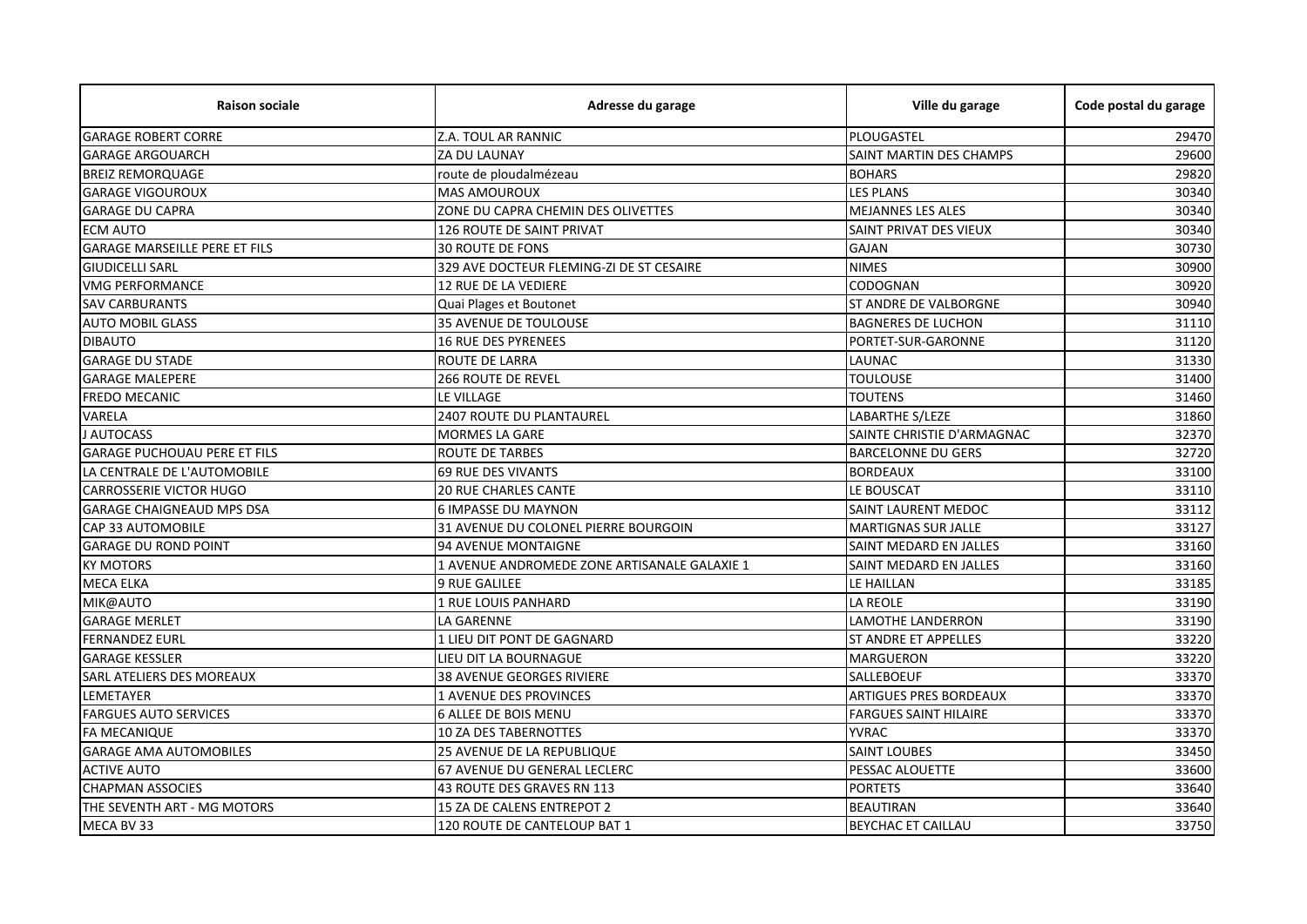| <b>Raison sociale</b>              | Adresse du garage                                        | Ville du garage            | Code postal du garage |
|------------------------------------|----------------------------------------------------------|----------------------------|-----------------------|
| <b>CABIROL FRERES</b>              | 2 ROUTE DE COUDREAU                                      | <b>SAINT DENIS DE PILE</b> | 33910                 |
| <b>GARAGE DULUCQ</b>               | 4 RUE D'AQUITAINE                                        | <b>HOURTIN</b>             | 33990                 |
| <b>MD AUTOMOBILES</b>              | CHEMIN DE LA CARRIERASSE                                 | <b>MONTARNAUD</b>          | 34570                 |
| <b>CARS DOCTOR</b>                 | 9 RUE DES QUATRE VENTS                                   | LE CRES                    | 34920                 |
| <b>GARAGE ROCHEE SAMUEL</b>        | 11 BOULEVARD FRANKLIN ROOSEVELT                          | <b>RENNES</b>              | 35000                 |
| <b>GARAGE DE LA BOUGEOIRE</b>      | 2 RUE DU HUIT MAI                                        | LA GUERCHE DE BRETAGNE     | 35130                 |
| PARIGNE AUTOMOBILES                | <b>19 RUE DES ECOLES</b>                                 | <b>PARIGNE</b>             | 35133                 |
| <b>MCP CARROSSERIE</b>             | 4 ZA DU COUDRAIS                                         | <b>ROMAGNE</b>             | 35133                 |
| <b>GARAGE DU BREIL</b>             | ZA DE LA GARE                                            | TREFFENDEL                 | 35380                 |
| <b>GARAGE DU GIFARD</b>            | 8 RUE DU GIFARD                                          | <b>DOMLOUP</b>             | 35410                 |
| <b>ESPACE 3</b>                    | PARC D'ACTIVITE LES PEUPLIERS II 10 AVENUE DES PEUPLIERS | <b>CESSON SEVIGNE</b>      | 35510                 |
| LOHEAC STAND AUTO                  | 1 RUE DE L'ECUSSON                                       | <b>LOHEAC</b>              | 35550                 |
| <b>SN AUTOS</b>                    | <b>19 AVENUE D'ANTRAIN</b>                               | BAZOUGES-LA-PÉROUSE        | 35560                 |
| <b>GARAGE GALOPINT SARL DUGALO</b> | <b>31 GRANDE RUE</b>                                     | <b>BAINS SUR OUST</b>      | 35600                 |
| <b>GARAGE ROZE</b>                 | <b>4 RUE DE L'OSERAIE</b>                                | <b>DOMALAIN</b>            | 35680                 |
| <b>RICHARD AUTO 35</b>             | 11 RUE DES VILLES BILLY                                  | LA RICHARDAIS              | 35780                 |
| <b>GARAGE PELLETIER</b>            | <b>62 AVENUE JOHN KENNERY</b>                            | <b>CHATEAUROUX</b>         | 36000                 |
| <b>XHIMIK WORKSHOP</b>             | 37 ROUTE D'ISSOUDUN                                      | <b>SAINT AOUT</b>          | 36120                 |
| <b>REPAR AUTOS 36</b>              | ZAIC LES FINEAUX ROUTE DE DIORS                          | MONTIERCHAUME              | 36130                 |
| <b>GARAGE WALLON</b>               | <b>28 ROUTE DE LA CHATRE</b>                             | <b>CREVANT</b>             | 36140                 |
| <b>JF AUTOS</b>                    | <b>5 ROUTE DE PLESSIS</b>                                | <b>ARGENTON SUR CREUSE</b> | 36200                 |
| <b>BRENNE AUTO SERVICES</b>        | 8 ROUTE DE SAINT MICHEL                                  | <b>MEZIERES EN BRENNE</b>  | 36290                 |
| <b>GARAGE BOUQUET ET FILS</b>      | <b>LA FORET</b>                                          | SAINT HILAIRE SUR BENAIZE  | 36370                 |
| <b>GARAGE VOLTAIRE</b>             | 11 RUE VOLTAIRE                                          | <b>TOURS</b>               | 37000                 |
| <b>RSC AUTO</b>                    | 41 BIS ROUTE DE LOUDUN                                   | <b>RICHELIEU</b>           | 37120                 |
| REIGNAC AUTO SERVICES              | ZA LA GARE RUE DES PIGEONNEAUX                           | <b>REIGNAC SUR INDRE</b>   | 37310                 |
| <b>GARAGE AUGIS JEROME</b>         | 7 ROUTE DE TOURS                                         | <b>CHEMILLE SUR DEME</b>   | 37370                 |
| <b>BY MOTOR</b>                    | LIEU DIT DU VIVIER 20 AVENUE DE LA GRANDE MAISON         | SAINT LAURENT EN GATINES   | 37380                 |
| <b>CHINON DIESEL</b>               | 7 RUE ROLLAND PILAIN                                     | <b>CHINON</b>              | 37500                 |
| MARCEL AUTOS 38                    | <b>4 RUE DES SAYES</b>                                   | L'ISLE D'ABEAU             | 38080                 |
| GIKA JACCO AUTO QUAD               | 31 AVENUE ROBERT HUANT                                   | <b>VILLARD BONNOT</b>      | 38190                 |
| ML AUTO SERVICES                   | <b>48 MONTEE SAINT MARCEL</b>                            | <b>VIENNE</b>              | 38200                 |
| <b>MK MOTORS</b>                   | 49 BIS ROUTE DE GRENOBLE                                 | <b>TULLINS</b>             | 38210                 |
| PLANETE VERTE                      | <b>180 ROUTE DE CREMIEU</b>                              | TIGNIEU JAMEYZIEU          | 38230                 |
| <b>GARAGE DE LANS</b>              | <b>65 ROUTE DE VILLARD</b>                               | <b>LANS EN VERCORS</b>     | 38250                 |
| <b>GARAGE EMEL AUTO</b>            | 2 RUE DES PALIS                                          | VILLEMOIRIEU               | 38460                 |
| AJC M AUTO                         | 39 AVENUE DE PAVIOT                                      | <b>VOIRON</b>              | 38500                 |
| <b>GARAGE LIVIDINI</b>             | <b>RUE DES METTANIES</b>                                 | <b>PONTCHARRA</b>          | 38530                 |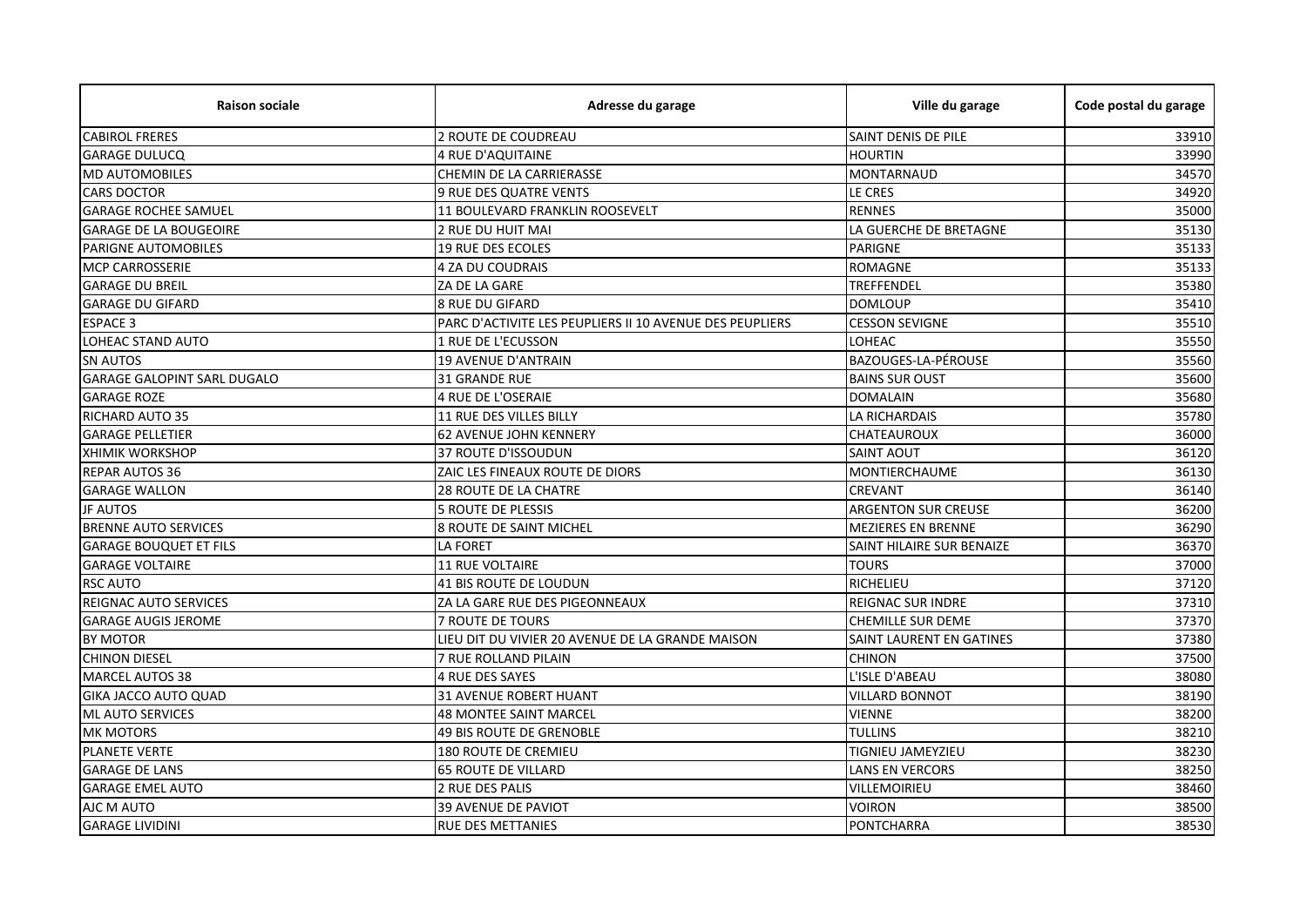| <b>Raison sociale</b>              | Adresse du garage                         | Ville du garage             | Code postal du garage |
|------------------------------------|-------------------------------------------|-----------------------------|-----------------------|
| FRED AUTO SARL BUENDIA             | 9 B RUE GALILEE ZI DES CRAIES             | <b>SAINT MAURICE L'EXIL</b> | 38550                 |
| <b>CARROSSERIE DE MONTFERRAT</b>   | LE FRANDAZ                                | <b>MONTFERRAT</b>           | 38620                 |
| <b>AN MOTORS</b>                   | ZA DU CHAMPS DU ROY 119 CHEMIN            | <b>CHASSE SUR RHONE</b>     | 38670                 |
| <b>HF AUTOS</b>                    | <b>LES PLANTEES</b>                       | PANISSAGE                   | 38730                 |
| <b>AUTO SERVICE TAXIS SARZIER</b>  | ZA DU ROCHER 1710 ROUTE DE LA TABOURETTE  | <b>ESTRABLIN</b>            | 38780                 |
| <b>GARAGE LAFAYETTE</b>            | <b>CARREFOUR LAFAYETTE</b>                | <b>DIEMOZ</b>               | 38790                 |
| <b>GARAGE FUSIER</b>               | 7 RUE DES VIGNES                          | <b>BAVERANS</b>             | 39100                 |
| <b>GARAGE THIL AUTO</b>            | 58 B ROUTE DE LONGWY                      | <b>CHAUSSIN</b>             | 39120                 |
| <b>GARAGE COLLOMB</b>              | <b>3 RUE DES ACACIAS</b>                  | <b>BLETTERANS</b>           | 39140                 |
| O GARAGE FONT N                    | 20 RUE DE PARIS                           | SAINT LAURENT EN GRANDVAUX  | 39150                 |
| <b>GARAGE GREVOT</b>               | <b>CHAMP LA CROIX</b>                     | <b>DIGNA</b>                | 39190                 |
| <b>GARAGE BARROT</b>               | <b>56 ROUTE DE VOITEUR</b>                | <b>DOMBLANS</b>             | 39210                 |
| <b>AUTO 109</b>                    | ROUTE DE SOUCIA                           | <b>CHAMBERIA</b>            | 39270                 |
| <b>GARAGE DUMAS AUTOS SERVICES</b> | 3 RUE CLOVIS BROCARD                      | CHAMPAGNOLE                 | 39300                 |
| <b>JURA AUTO SERVICES</b>          | ZI LES PLAINES 170 IMPASSE DES CHARMILLES | <b>COURLAOUX</b>            | 39570                 |
| <b>PROPULSION</b>                  | 5 RUE FRANCOIS ARAGO                      | <b>POLIGNY</b>              | 39800                 |
| <b>GARAGE LARROUQUERE</b>          | 1205 RUE FERME LARROUQUERE ZI             | MONT-DE-MARSAN              | 40000                 |
| <b>MRZO</b>                        | LE BOURG                                  | <b>SAINT MARTIN D'ONEY</b>  | 40090                 |
| <b>LAPORTE</b>                     | <b>ROUTE DU HOUGA</b>                     | <b>MAZEROLLES</b>           | 40090                 |
| <b>AUREILHAN AUTO 40</b>           | 648 ROUTE DES ARTISANS ZONE ARTISANALE    | <b>AUREILHAN</b>            | 40200                 |
| <b>CHALOSSE MECA</b>               | 2420 ROUTE D'HAGETMAU                     | <b>BERGOUEY</b>             | 40250                 |
| <b>GARAGE DU BELVEDERE</b>         | 723 BOULEVARD DU BELVEDERE                | SAINT PIERRE DU MONT        | 40280                 |
| <b>GARAGE PIERRE YANNICK</b>       | 37 ALLEE DU GARAGE                        | <b>ST GEOURS D'AURIBAT</b>  | 40380                 |
| <b>AUTOMOBILES CAZENAVE</b>        | <b>27 RUE DU CASTELLET</b>                | <b>SAINT SEVER</b>          | 40500                 |
| <b>SARL ABJ AUTO</b>               | 1050 RUE DES CIBLES                       | <b>SAINT PAUL LES DAX</b>   | 40990                 |
| <b>QUALIGOM AUTO</b>               | 63 RUE MONTESQUIEU                        | <b>BLOIS</b>                | 41000                 |
| AUTO DP 41                         | 9 RUE DU PARC                             | <b>SELOMMES</b>             | 41100                 |
| <b>GARAGE SANDRE</b>               | 1 RUE DE LA RATELERIE                     | <b>VILLIERS SUR LOIR</b>    | 41100                 |
| <b>GARAGE THESEE AUTO</b>          | 17 RUE DE BEL AIR                         | <b>THESEE</b>               | 41140                 |
| <b>AUTOSATISFAIT 41</b>            | <b>42 RUE DU PLESSIS</b>                  | <b>VEUZAIN SUR LOIRE</b>    | 41150                 |
| <b>GARAGE MOLINA</b>               | 53 BIS RUE DE VENDOME                     | LA VILLE AUX CLERCS         | 41160                 |
| <b>MASSET</b>                      | 142 avenue de Villefranche                | <b>ROMORANTIN LANTHENAY</b> | 41200                 |
| <b>GARAGE LAMET CYRIL</b>          | LA CROIX SAINTE ANNE                      | LE GAULT DU PERCHE          | 41270                 |
| <b>GARAGE FONTAINE</b>             | 23 RUE NATIONALE                          | <b>ST JULIEN SUR CHER</b>   | 41320                 |
| <b>GARAGE DU TREFLE</b>            | <b>36 ROUTE DE MONTHOU</b>                | <b>THENAY</b>               | 41400                 |
| <b>RSM PNEUS</b>                   | <b>6 RUE DENIS PAPIN</b>                  | <b>LAMOTTE BEUVRON</b>      | 41600                 |
| <b>GARAGE JPS AUTO LASCAUX</b>     | 78 AVENUE GENERAL DE GAULLE               | MONTOIRE SUR LE LOIR        | 41800                 |
| <b>AUTO DAVID</b>                  | 1 RUE DES PLATANES                        | L'HORME                     | 42152                 |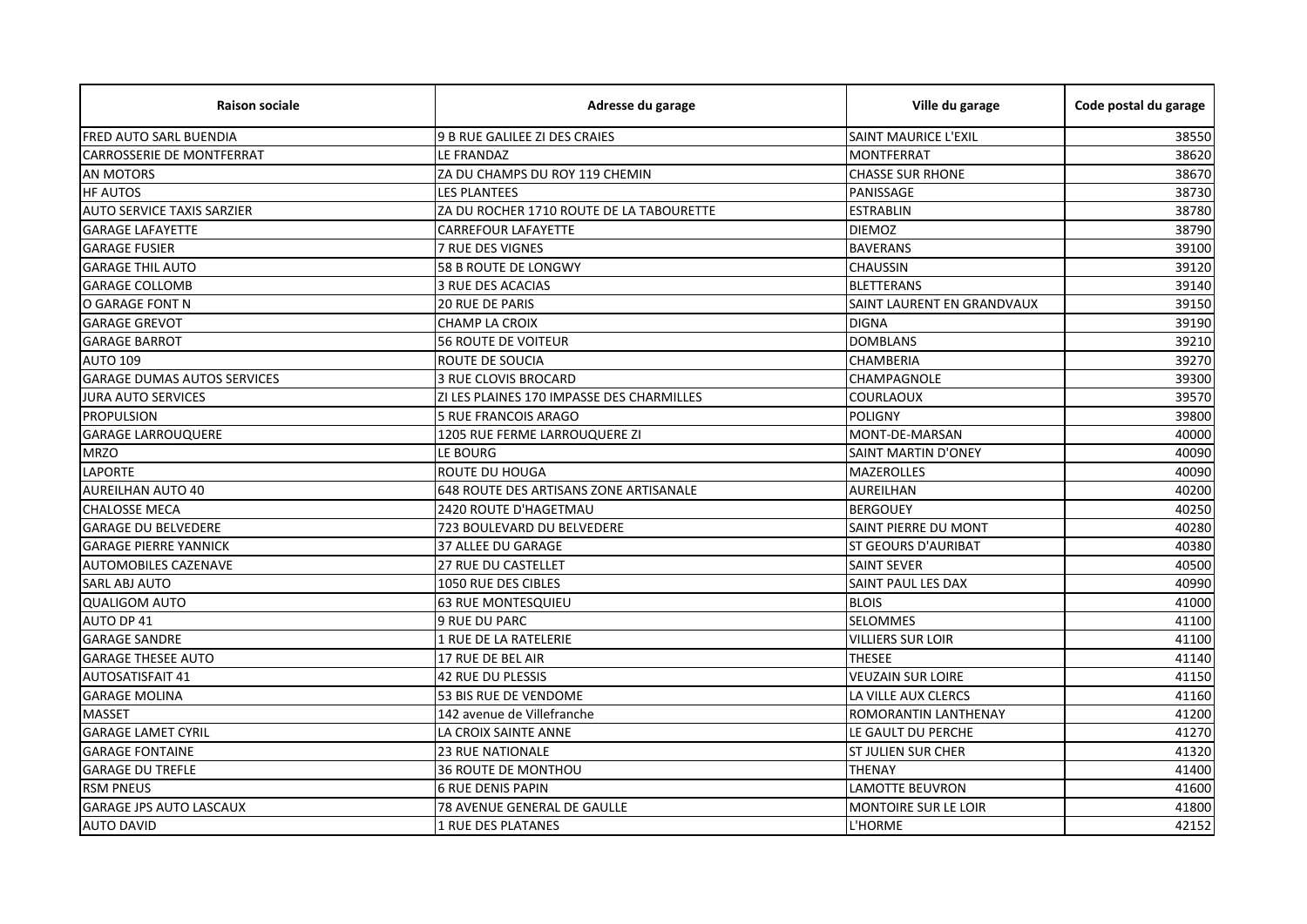| <b>Raison sociale</b>                | Adresse du garage                                  | Ville du garage            | Code postal du garage |
|--------------------------------------|----------------------------------------------------|----------------------------|-----------------------|
| <b>GARAGE DES PRINCES</b>            | 300 RUE DES PRINCES                                | <b>MONTROND LES BAINS</b>  | 42210                 |
| <b>SV AUTO</b>                       | 4 BD DE SAGNAT                                     | ROCHE LA MOLIERE           | 42230                 |
| <b>ENER'J AUTO</b>                   | LE BOURG                                           | SAINT-MAURICE-EN-GOURGOIS  | 42240                 |
| <b>ALEX AUTO</b>                     | 28 RUE DES GRANDES MAISONS                         | LA FOUILLOUSE              | 42480                 |
| <b>VIGNE AUTO</b>                    | <b>AVENUE DU PUY</b>                               | LE MONASTIER SUR GAZEILLE  | 43150                 |
| <b>GARAGE DUPUY</b>                  | 205 CHEMIN DE JAPARINARD LES TOUCHES               | <b>MONTREGARD</b>          | 43290                 |
| <b>NAEL AUTO</b>                     | ZA 10 LES PEDRAS                                   | SAINT ANDRE DES EAUX       | 44117                 |
| <b>GARAGE ABS</b>                    | 11 BIS RUE DU 8 MAI                                | <b>BLAIN</b>               | 44130                 |
| <b>GARAGE CARBLAIN</b>               | ZONE INDUSTRIELLE LES BLUCHETS 3 RUE JOSEPH CUGNOT | <b>BLAIN</b>               | 44130                 |
| <b>GARAGE LUZEAU</b>                 | <b>LA RIDELAIS</b>                                 | <b>FAY DE BRETAGNE</b>     | 44130                 |
| <b>GARAGE DE LA GARE</b>             | AVENUE DE LA LIBERATION                            | <b>ANCENIS</b>             | 44150                 |
| <b>GARAGE JCB</b>                    | <b>28 RUE DE LA GERIAIS</b>                        | <b>BESNE</b>               | 44160                 |
| <b>GARAGE LE BRUN</b>                | 1 RUE DU PERE DE MONTFORT                          | SAINTE REINE DE BRETAGNE   | 44160                 |
| JANNOT AUTO                          | <b>15 LA TONNERIE</b>                              | <b>VAY</b>                 | 44170                 |
| <b>GARAGE THABARD NICOLAS</b>        | ZONE DES ARDILLAIS                                 | ST ETIENNE DE MER MORTE    | 44270                 |
| <b>GARAGE LB MECA</b>                | 5 RUE DES FOULONNIERS ZA DU PAYS DE GUEMENE        | <b>GUEMENE PENFAO</b>      | 44290                 |
| <b>GARAGE SARL VIGNARD</b>           | <b>ROUTE DE DERVAL</b>                             | PIERRIC                    | 44290                 |
| <b>MS AUTO</b>                       | <b>16 BIS LE PE CHIFFOLEAU</b>                     | SAINT LUMINE DE COUTAIS    | 44310                 |
| TOP-AUTO                             | 3 ROUTE DE CLISSON                                 | <b>MOUZILLON</b>           | 44330                 |
| <b>CDG AUTO</b>                      | ZA CHEMIN DES VIGNES RUE DE L'ERDRE                | PETIT MARS                 | 44390                 |
| <b>SARL TRANS AUTOMOBILES</b>        | 160 RUE DE LA LOIRE                                | TRANS SUR ERDRE            | 44440                 |
| <b>GARAGE HUET</b>                   | 5 RUE DE SAINT MARIE                               | AVESSAC                    | 44460                 |
| PLC AUTO                             | 137 LA REGESERIE                                   | POUILLE LES COTEAUX        | 44522                 |
| <b>GV AUTO</b>                       | <b>15 RUE DU GRAND FOUGERAY</b>                    | <b>SION LES MINES</b>      | 44590                 |
| <b>GARAGE BP AUTOMOBILES</b>         | <b>40 BIS RUE DE CHATEAUBRIANT</b>                 | <b>DERVAL</b>              | 44590                 |
| <b>GARAGE SARL CHARLES</b>           | LES ROCHES BLANCHES                                | ST JULIEN DE VOUVANTES     | 44670                 |
| <b>MECA DAY</b>                      | <b>5 RUE DES EPINETTES</b>                         | <b>PORT SAINT PERE</b>     | 44710                 |
| <b>GARAGE GOUY</b>                   | <b>4 RUE DE DREZEGUY</b>                           | <b>BATZ SUR MER</b>        | 44740                 |
| <b>ARCADES AUTOS</b>                 | 23 RUE DU LIEUTENANT MOUILLE                       | SAINT HERBLAIN             | 44800                 |
| <b>CORQUILLEROY AUTOMOBILES S.A.</b> | 166 RUE DE ST FIRMIN DES VIGNES                    | <b>AMILLY</b>              | 45200                 |
| <b>GARAGE DE LA CHENARDIERE</b>      | <b>ROUTE DE SENS</b>                               | <b>COURTENAY</b>           | 45320                 |
| <b>CARROSSERIE CHESNAIS</b>          | 70 ROUTE DE BEAULIEU ZA LES CHAMPTOUX              | <b>CHATILLON SUR LOIRE</b> | 45360                 |
| MONDIAL AUTO 45                      | 19 ROUTE NATIONALE 20                              | <b>CERCOTTES</b>           | 45520                 |
| FD AUTOMOBILE                        | 55 ALLEE DU BOIS VERT ZA DU BOIS VERT              | SANDILLON                  | 45640                 |
| MARCAUTO45                           | <b>66 ROUTE NATIONALE 7</b>                        | <b>SOLTERRE</b>            | 45700                 |
| <b>GARAGE BARTOLO</b>                | <b>FLAYNAC LES BUGUELLES</b>                       | <b>PRADINES</b>            | 46090                 |
| <b>MIROY AUTO</b>                    | ROUTE DE FIGEAC                                    | <b>GRAMAT</b>              | 46500                 |
| <b>GARAGE BRUNO NABARRETTE</b>       | <b>34 AVENUE RENE CASSIN</b>                       | SAINTE LIVRADE SUR LOT     | 47110                 |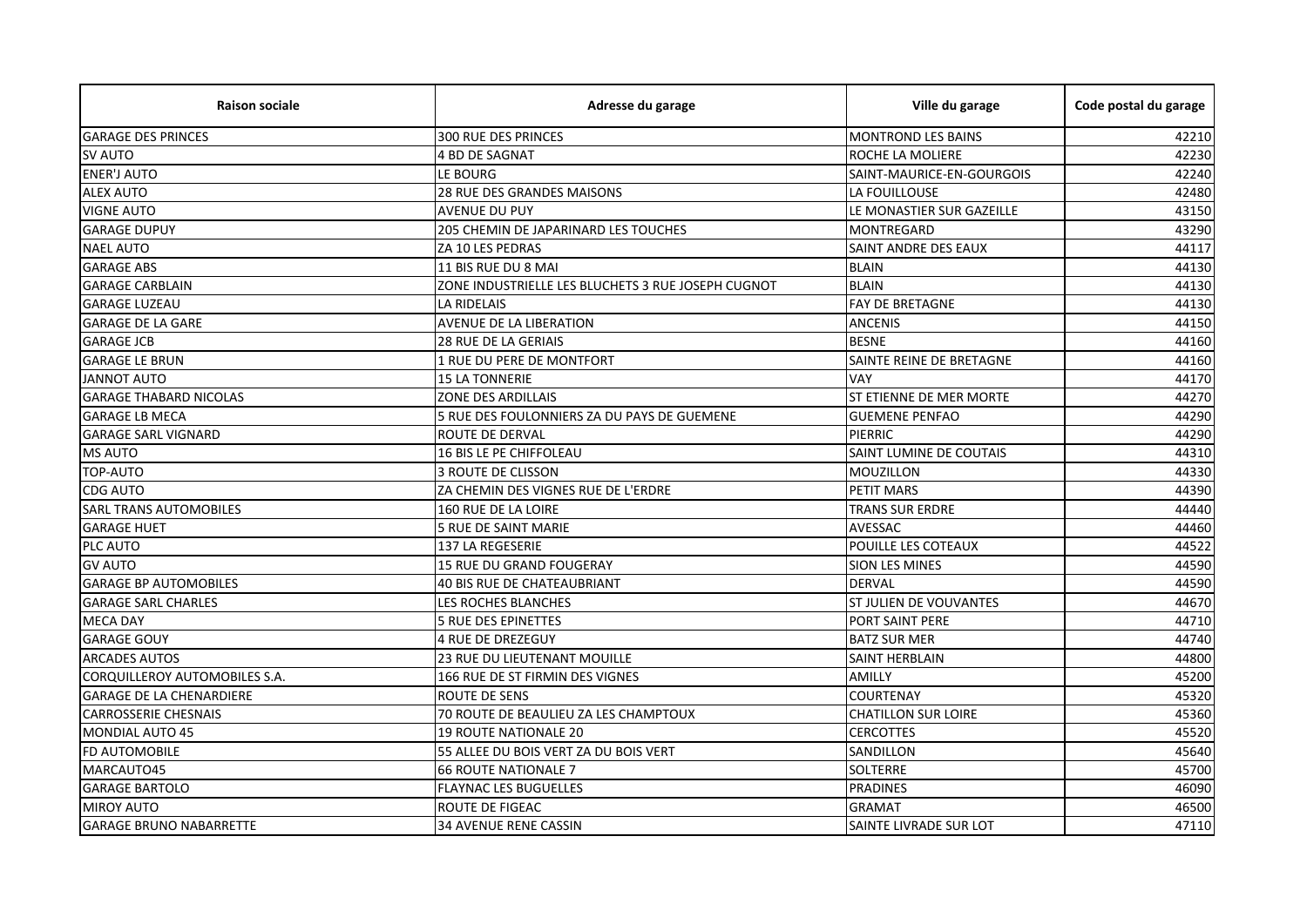| <b>Raison sociale</b>                       | Adresse du garage                                | Ville du garage             | Code postal du garage |
|---------------------------------------------|--------------------------------------------------|-----------------------------|-----------------------|
| <b>CENTRE AUTO BAZEILLAIS</b>               | LIEU DIT MORRAU                                  | SAINTE BAZEILLE             | 47180                 |
| CGC AIGUILLON CARROSSERIE YON               | 1 RUE CLAUDE DEBUSSY                             | <b>AIGUILLON</b>            | 47190                 |
| <b>GARAGE BIASI</b>                         | <b>GRANGE D'ESPAGNOL</b>                         | <b>CASTELMORON SUR LOT</b>  | 47260                 |
| PHILIPPE ORLIAC                             | <b>AU BOURG</b>                                  | <b>LOUGRATTE</b>            | 47290                 |
| <b>BELLANGER FREDERIC</b>                   | SAINTE RADEGONDE                                 | <b>VILLENEUVE SUR LOT</b>   | 47300                 |
| AMP RACING BY GARAGE ROMERO                 | <b>3 AVENUE PAUL DANGLA</b>                      | LAROQUE TIMBAUT             | 47340                 |
| AGEN SUD AUTOMOBILE PALAIS DE L'AUTO        | 13 RUE DE RIGOULET ZAC DE GRESAILLES ET RIGOULET | <b>BOE</b>                  | 47550                 |
| <b>GARAGE LIONEL CHAPTAL</b>                | <b>ROUFFIAC</b>                                  | <b>SAINT BAUZILE</b>        | 48000                 |
| <b>GARAGE CALATAYUD</b>                     | 57 AVENUE DE LA REPUBLIQUE                       | LE MONASTIER                | 48100                 |
| <b>GARAGE FREDERIC GRAVIL</b>               | ROUTE DE MENDE                                   | <b>MEYRUEIS</b>             | 48150                 |
| <b>AUTO SERVICE D'APCHER</b>                | <b>BOULEVARD GUERIN D'APCHER</b>                 | <b>ST CHELY D'APCHER</b>    | 48200                 |
| <b>GARAGE STATION SERVICE OLIVIER FAYET</b> | <b>35 CHEMIN ROYAL</b>                           | <b>ISPAGNAC</b>             | 48320                 |
| <b>GARAGE BEAUREPAIRE</b>                   | 4 BLD HENRI ARNAULD                              | <b>ANGERS</b>               | 49100                 |
| <b>GARAGE GALLARD</b>                       | <b>26 RUE DES MAUGES</b>                         | <b>CHAUDRON EN MAUGES</b>   | 49110                 |
| <b>GARAGE AUBERT</b>                        | <b>72 RUE NATIONALE</b>                          | <b>SEICHES SUR LE LOIR</b>  | 49140                 |
| <b>GARAGE LEQUEUX</b>                       | <b>29 BIS GRAND RUE</b>                          | <b>JARZE</b>                | 49140                 |
| <b>GARAGE BARDIN</b>                        | 2 ZA DE LA BIODE                                 | SAINT CRESPIN SUR MOINE     | 49230                 |
| <b>EURL GUILLET SEBASTIEN</b>               | <b>18 RUE DE VENDEE</b>                          | CHAMPTOCEAUX                | 49270                 |
| <b>IP AUTO</b>                              | 64 RUE D'ANJOU VILLEDIEU LA BLOUERE              | <b>VILLEDIEU LA BLOUERE</b> | 49450                 |
| <b>LIRE AUTO</b>                            | 57 IMPASSE CARDAN ZONE DES COURONNIERES - LIRE   | OREE D'ANJOU                | 49530                 |
| <b>GARAGE GALARD</b>                        | 23 RUE D'ANJOU                                   | <b>TIGNE</b>                | 49540                 |
| <b>GARAGE DE LA MOTTE SARL</b>              | LA MOTTE                                         | <b>ALLONNES</b>             | 49650                 |
| <b>AYROLES COURAIS</b>                      | ZA DU BOIS DE MONTS                              | <b>VIVY</b>                 | 49680                 |
| <b>AL LANGLOIS</b>                          | 84 ROUTE DE SAINT LO                             | <b>PERIERS</b>              | 50190                 |
| <b>PERCY AUTO Sarl</b>                      | 43 Av. Général Bradley                           | <b>PERCY</b>                | 50410                 |
| QUINCAILLERIE DE LA HAGUE                   | RUE MILLECENT STATION ESSO                       | <b>BEAUMONT SUR HAGUE</b>   | 50440                 |
| LD MOTORS                                   | 90 RUE DU FBG SAINT ANTOINE                      | CHÂLONS-EN-CHAMPAGNE        | 51000                 |
| <b>GARAGE VERSEAU LUC</b>                   | 14 RUE FRANCOIS DOMINIQUE ARAGO                  | <b>SAINT JUST SAUVAGE</b>   | 51260                 |
| HALLOT REZIG SARL GARAGE DU LAC             | <b>3 AVENUE DE LA GARE</b>                       | <b>GIVRY EN ARGONNE</b>     | 51330                 |
| SEDAP                                       | <b>14 RUE SAINTE LIBAIRE</b>                     | <b>VANAULT LE CHATEL</b>    | 51330                 |
| <b>AUTO NET 51</b>                          | <b>17 RUE DE LA POTIERE</b>                      | <b>BETHENY</b>              | 51450                 |
| MV AUTOS GARAGE DU STADE                    | 7 ROUTE DE CHAUDEFONTAINE                        | <b>SAINTE MENEHOULD</b>     | 51800                 |
| <b>GARAGE AUTO FERNANDES</b>                | <b>RUE DU CHEVRIER</b>                           | <b>CHAUMONT</b>             | 52000                 |
| <b>EXCLUSIV AUTO</b>                        | 1 AVENUE DE BELGIQUE                             | RACHECOURT SUR MARNE        | 52170                 |
| LE PNEU A PRIX DISCOUNT                     | <b>51 AVENUE DE CHAMPAGNE</b>                    | <b>MONTIER EN DER</b>       | 52220                 |
| <b>LM AUTOMOBILE</b>                        | <b>ZI LES MOULIERES</b>                          | <b>CHALINDREY</b>           | 52600                 |
| MG AUTO                                     | LA PILIERE                                       | PRE EN PAIL SAINT SAMSON    | 53140                 |
| <b>AUTOMECA</b>                             | 13 B RUE D'ANJOU                                 | <b>LOIGNE SUR MAYENNE</b>   | 53200                 |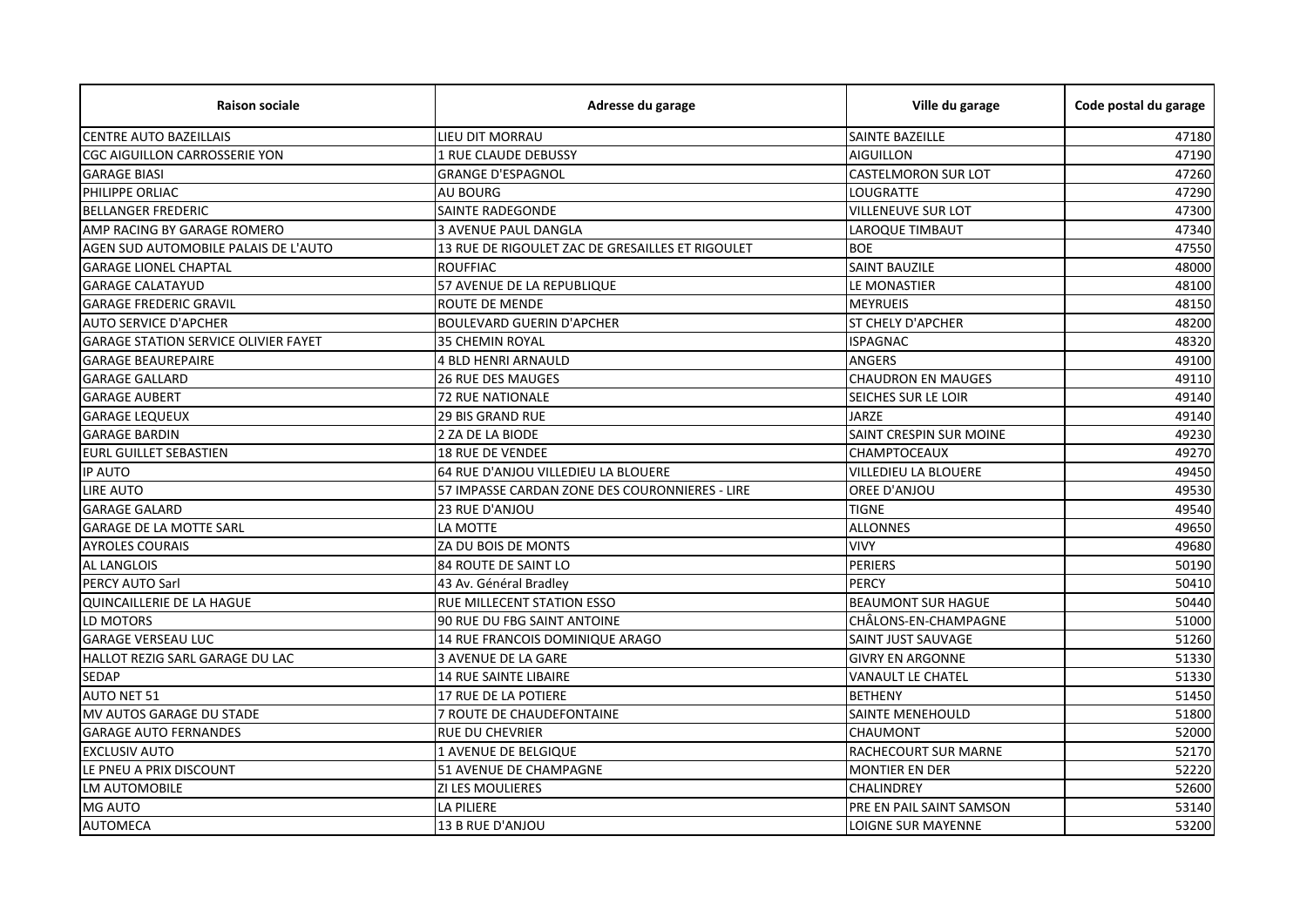| <b>Raison sociale</b>                      | Adresse du garage                 | Ville du garage                  | Code postal du garage |
|--------------------------------------------|-----------------------------------|----------------------------------|-----------------------|
| <b>HAMEAU DENIS</b>                        | ROUTE DE CHATEAU GONTIER          | <b>GENNES SUR GLAIZE</b>         | 53200                 |
| <b>DOHIN DANIEL</b>                        | <b>28 ROUTE DE SABLE</b>          | SAINT DENIS D'ANJOU              | 53290                 |
| <b>BESNEUX AUTO-PIECES</b>                 | <b>MONTALON</b>                   | <b>ST MARS SUR COLMONT</b>       | 53300                 |
| <b>CARROSSERIE DANVEAU</b>                 | LE SANS SOUCI                     | SAINT FRAIMBAULT DE PRIERES      | 53300                 |
| <b>STERN AUTOMOBILES</b>                   | LA MONNERIE ROUTE DE LOIRON       | <b>RUILLE LE GRAVELAIS</b>       | 53320                 |
| <b>CIBOIS AUTOMOBILES</b>                  | ZA DU CHAMP BLANC                 | <b>AVERTON</b>                   | 53700                 |
| <b>MECA FLO</b>                            | 19 RUE JOLIOT CURIE               | ROSIERES AUX SALINES             | 54110                 |
| <b>GARAGE BULL</b>                         | 56 RUE HOUDEVAUX                  | <b>BULLIGNY</b>                  | 54113                 |
| <b>SARL STATION POMPIDOU</b>               | 60 BOULEVARD GEORGES POMPIDOU     | LUNEVILLE                        | 54300                 |
| <b>GARAGE CHEBANCE</b>                     | 3 BIS ROUTE DE NANCY              | <b>HOUDELMONT</b>                | 54330                 |
| <b>RCR AUTO</b>                            | <b>38 RUE GRANDE RUE</b>          | ARRACOURT                        | 54370                 |
| <b>TURCHINI</b>                            | 10, rue de Verdun                 | <b>PIENNES</b>                   | 54490                 |
| <b>VTC PERFORMANCE</b>                     | RUE DU LIEUTENANT VASSEUR         | <b>BAR LE DUC</b>                | 55000                 |
| <b>GARAGE DE LA PAIX</b>                   | 7 RUE DE LA PAIX                  | <b>VERDUN</b>                    | 55100                 |
| <b>WEES AUTOS</b>                          | 3 ALLEE DES WEES                  | <b>VERDUN</b>                    | 55100                 |
| <b>GARAGE DE SIVRY SUR MEUSE</b>           | <b>44 ROUTE NATIONALE</b>         | <b>SIVRY SUR MEUSE</b>           | 55110                 |
| <b>GESNES MECA</b>                         | <b>6 ROUTE DE VARENNES</b>        | <b>GESNES EN ARGONNE</b>         | 55110                 |
| <b>GARAGE SCHLESSER</b>                    | ROUTE DE VIGNEULLES               | <b>HEUDICOURT SOUS LES COTES</b> | 55210                 |
| <b>SOUILLY AUTOMOBILES</b>                 | <b>56 VOIE SACREE</b>             | SOUILLY                          | 55220                 |
| <b>HAINAUX</b>                             | ZA D'ALAMONT                      | SPINCOURT                        | 55230                 |
| <b>GARAGE MONY ALEX</b>                    | 3 ROUTE DE BAR LE DUC             | CHAUVONCOURT                     | 55300                 |
| <b>RICHARD BELIME</b>                      | 59 AVENUE DU GENERAL DE GAULLE    | <b>ETAIN</b>                     | 55400                 |
| <b>LIGNY AUTOMOBILES</b>                   | <b>61 RUE DES ETATS UNIS</b>      | <b>LIGNY EN BARROIS</b>          | 55500                 |
| <b>GARAGE RANGER</b>                       | AVENUE DE VERDUN ZAC DES CAILLOUX | <b>STENAY</b>                    | 55700                 |
| <b>REPAIR CARS</b>                         | 2 RUE DE LA CHEE                  | NETTANCOURT                      | 55800                 |
| <b>LHOTELLIER</b>                          | 8 RUE ANGELIQUE LE SOURD          | <b>ST JACUT LES PINS</b>         | 56220                 |
| <b>AFCB GARAGE DU ROCHER</b>               | PARC D'ACTIVITE DE MALACHAPPE     | <b>SAINT THURIAU</b>             | 56300                 |
| <b>BUBRY AUTO</b>                          | ZA KERLEVIC                       | <b>BUBRY</b>                     | 56310                 |
| <b>BARACH MECA PNEU</b>                    | ROUTE DU FAOUET                   | <b>MESLAN</b>                    | 56320                 |
| <b>GARAGE ALLAIRE AUTO</b>                 | <b>29 RUE DE REDON</b>            | <b>ALLAIRE</b>                   | 56350                 |
| <b>AUTO SERVICE</b>                        | <b>ROUTE NATIONALE</b>            | <b>COLPO</b>                     | 56390                 |
| <b>AUTO SERVICES MELECIENS</b>             | 21 RUE DU DOCTEUR REME            | PLUMELEC                         | 56420                 |
| <b>GARAGE DOC AUTO</b>                     | 16 RUE DU 19 MARS 1962            | <b>MENEAC</b>                    | 56490                 |
| GARAGE LE GAL AUTOMOBILE LA CHAPELLE NEUVE | <b>RUE DE KERJOSSE</b>            | LA CHAPELLE NEUVE                | 56500                 |
| PRESQU'ILE AUTO                            | ZA DE KERGROIX                    | SAINT PIERRE QUIBERON            | 56510                 |
| <b>GARAGE DE LA RADE</b>                   | ZA DE KERVERN                     | LOCMIQUELIC                      | 56570                 |
| THE GARAGE                                 | 1 RUE DE KER ANNA                 | <b>PLOEREN</b>                   | 56680                 |
| SARL ETABLISSEMENT BOUZAT                  | ROUTE D'ANZON LE NET              | <b>ST GILDAS DE RHUYS</b>        | 56730                 |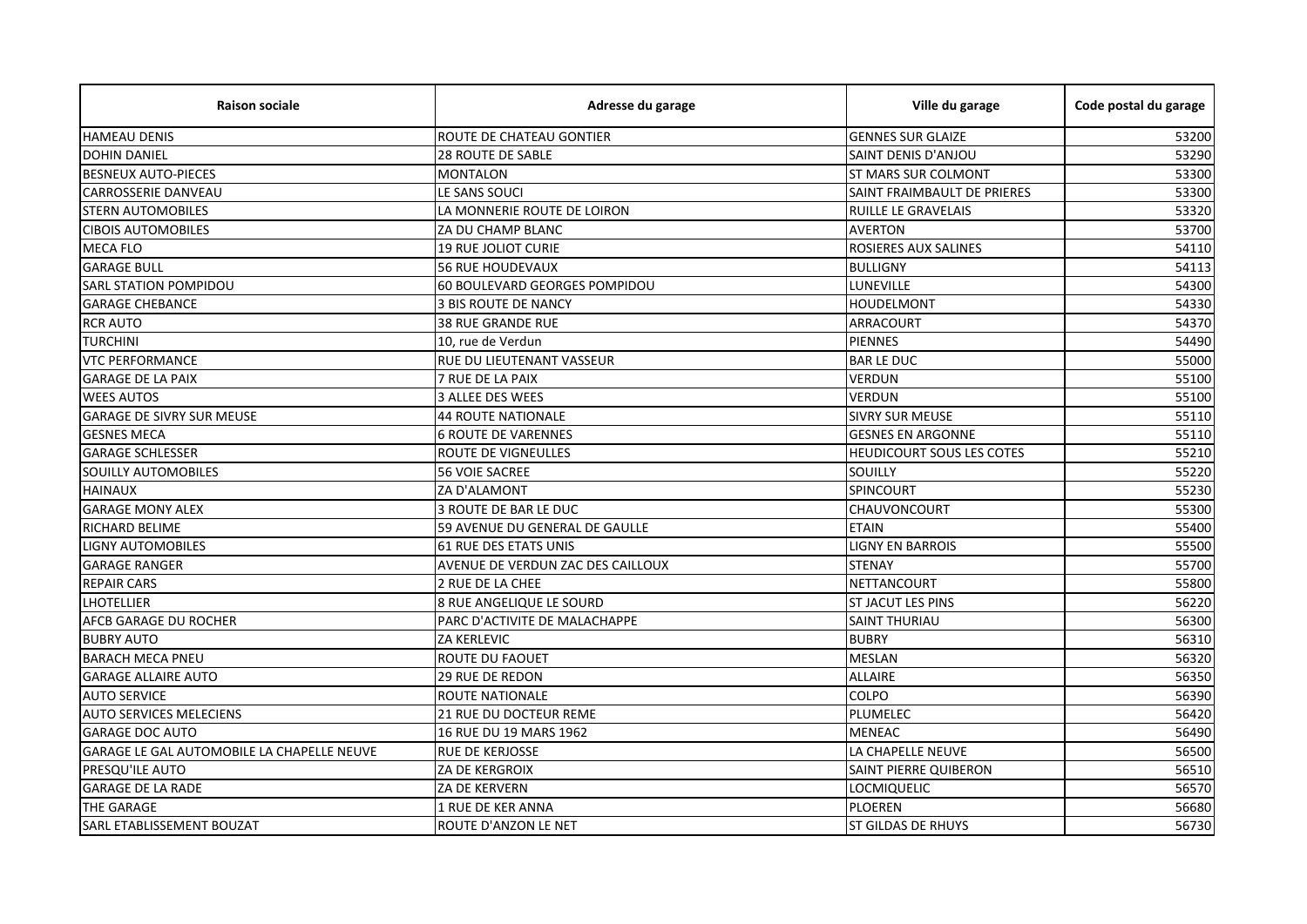| <b>Raison sociale</b>                                | Adresse du garage                   | Ville du garage             | Code postal du garage |
|------------------------------------------------------|-------------------------------------|-----------------------------|-----------------------|
| <b>GARAGE LEMMERY</b>                                | 33 RUE DE SARRELOUIS                | <b>BOULAY</b>               | 57220                 |
| <b>TOP VSP</b>                                       | 24 RUE DU REHTAL                    | ARZVILLER                   | 57405                 |
| <b>GARAGE JPK</b>                                    | <b>62 RUE DU STADE</b>              | <b>MONTBRONN</b>            | 57415                 |
| <b>GARAGE COURCELLES AUTOS</b>                       | <b>RUE ROGER MAZAURIC</b>           | <b>COURCELLES-CHAUSSY</b>   | 57530                 |
| <b>IELECTRICITE CARBURATION AUTOMOBILE MOSELLANE</b> | <b>92 RUE NATIONALE</b>             | <b>MORSBACH</b>             | 57600                 |
| <b>GARAGE TIM EPA</b>                                | <b>215 RUE NATIONALE</b>            | <b>HAMBACH</b>              | 57910                 |
| <b>MT MECA</b>                                       | <b>1A RUE GUYNEMER</b>              | <b>HUNDLING</b>             | 57990                 |
| <b>GARAGE DE PLANCHEZ</b>                            | ROUTE DES SETTONS                   | <b>PLANCHEZ</b>             | 58230                 |
| <b>LM AUTOS</b>                                      | <b>22 TER ROUTE DE COSSAYE</b>      | LUCENAY LES AIX             | 58380                 |
| <b>GARAGE CHABROLLE FRERES</b>                       | 106 AVENUE DU 8 MAI 1945            | <b>COULANGES LES NEVERS</b> | 58660                 |
| <b>DELTA SERVICE</b>                                 | <b>15 RUE SAINT AUBIN</b>           | <b>GERMENAY</b>             | 58800                 |
| <b>PALINSKI</b>                                      | 281 BIS RUE PIERRE LEGRAND          | LILLE                       | 59000                 |
| <b>GARAGE DU PRE CATELAN</b>                         | 31 RUE D ORAN                       | LA MADELEINE                | 59110                 |
| <b>GARAGE MAD AUTO</b>                               | 3 CHEMIN DU MOULIN                  | <b>WAVRIN</b>               | 59136                 |
| <b>GARAGE FRERES</b>                                 | 19 RUE DES FRERES DESJARDINS        | <b>BUSIGNY</b>              | 59137                 |
| <b>ERV AUTOMOBILES</b>                               | 26 B RUE DU 19 MARS 1962            | <b>IWUY</b>                 | 59141                 |
| <b>FLANDRE OCCASION</b>                              | <b>422 VOIE ROMAINE</b>             | LYNDE                       | 59173                 |
| SAM AUTOS 59 ANUSET                                  | <b>37 ROUTE DE FERON</b>            | <b>RAINSARS</b>             | 59177                 |
| <b>GARAGE PRO-VIN</b>                                | <b>2 RUE NATIONALE</b>              | <b>PROVIN</b>               | 59185                 |
| <b>GARAGE HERGNISIEN SARL WILLIAME</b>               | <b>83 RUE JEAN JAURES</b>           | <b>HERGNIES</b>             | 59199                 |
| <b>BRYAN AUTO</b>                                    | 242 RUE DES TROIS PIERRES           | <b>TOURCOING</b>            | 59200                 |
| <b>CARROSSERIE HARS</b>                              | <b>30 PONT DE STEENDAM</b>          | <b>COUDEKERQUE BRANCHE</b>  | 59210                 |
| <b>GARAGE JEAN JAURES</b>                            | 52 RUE JEAN JAURES                  | <b>DENAIN</b>               | 59220                 |
| <b>GARAGE BERSEE AUTO</b>                            | 440 RUE DU PAVE                     | <b>BERSEE</b>               | 59235                 |
| <b>CARROSSERIE JMD</b>                               | 5 RUE DU CHATEAU DE LEWARDE         | <b>MARCQ EN OSTREVENT</b>   | 59252                 |
| JP LYS AUTO                                          | 745 RUE DU SAULT                    | LA GORGUE                   | 59253                 |
| <b>GARAGE SEB AUTO</b>                               | 155 RUE DE LA QUIEZE                | <b>SAMEON</b>               | 59310                 |
| <b>GARAGE DEHON</b>                                  | <b>6 RUE DE LILLE</b>               | <b>ST ANDRE LEZ LILLE</b>   | 59350                 |
| <b>GARAGE AUTO SERVICES SARL RCSC</b>                | <b>7 RUE PASTEUR</b>                | <b>MONS EN BAROEUL</b>      | 59370                 |
| <b>TRIANGLE AUTO</b>                                 | 1 TER RUE JULES GUESDE              | LYS LEZ LANNOY              | 59390                 |
| ALL 4 CARS                                           | RUE DE LA ZONE ARTISANALE           | <b>WORMHOUT</b>             | 59470                 |
| MT AUTO                                              | 817 BOULEVARD LAHURE                | <b>DOUAI</b>                | 59500                 |
| <b>QUERCY CAR</b>                                    | 21 ROUTE NATIONAL                   | LOUVIGNIES QUESNOY          | 59530                 |
| <b>COOL CARS</b>                                     | <b>8 RUE PASTEUR</b>                | <b>COMINES</b>              | 59560                 |
| <b>GARAGE DENEAUX</b>                                | <b>395 ROUTE DE FEIGNIES</b>        | <b>MAUBEUGE</b>             | 59600                 |
| <b>ACA</b>                                           | ZONE INDUSTRIELLE RUE DE L'EPINETTE | <b>NIEPPE</b>               | 59850                 |
| <b>DAVAUTO</b>                                       | <b>28 ROUTE D'ORCHIES</b>           | <b>MARCHIENNES</b>          | 59870                 |
| <b>GARAGE BELLOIR</b>                                | 37 RUE MARCHAND SAILLANT            | <b>ALENCON</b>              | 61000                 |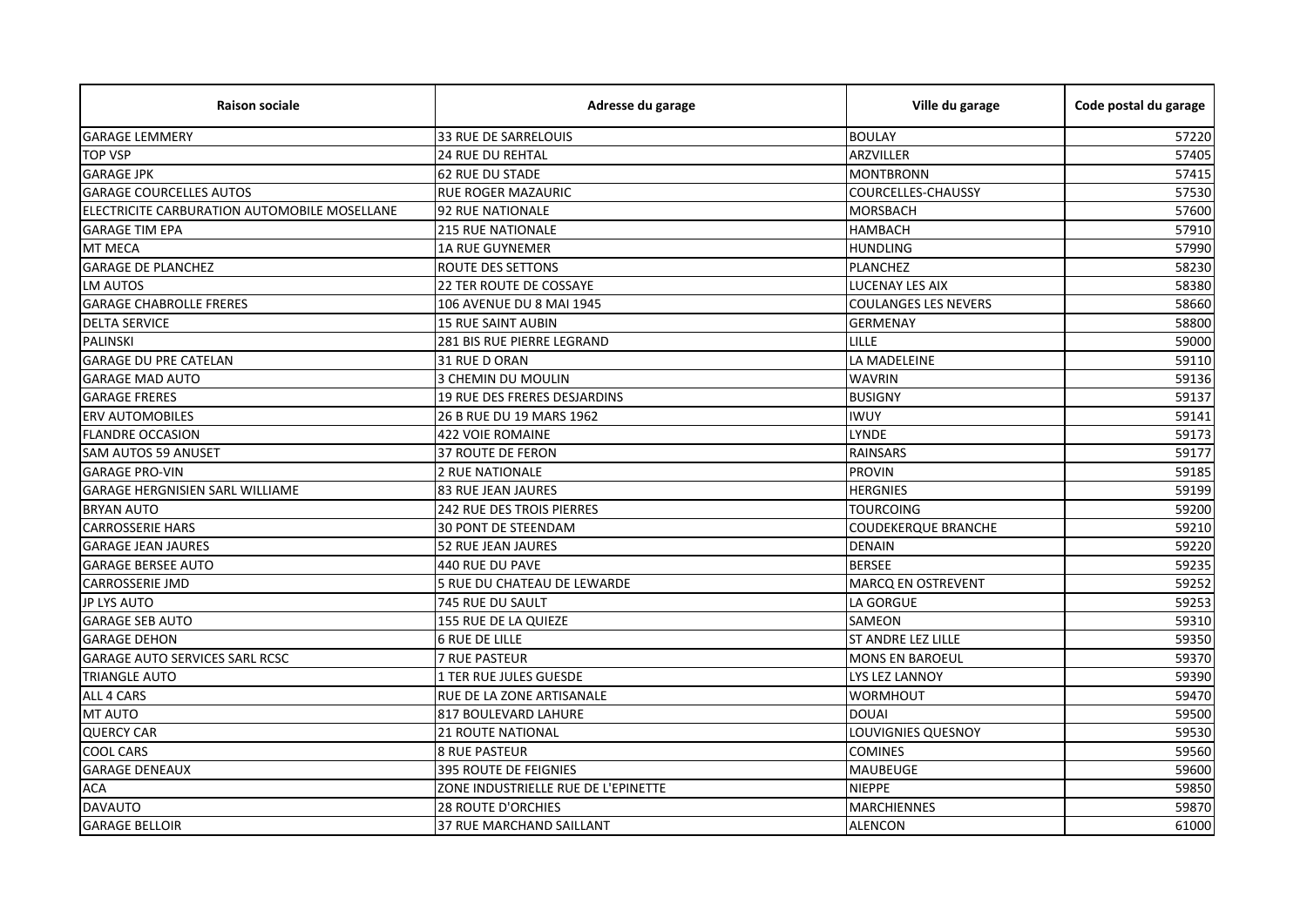| <b>Raison sociale</b>               | Adresse du garage                     | Ville du garage             | Code postal du garage |
|-------------------------------------|---------------------------------------|-----------------------------|-----------------------|
| <b>GARAGE DE LANCREL</b>            | 50 - 51 RUE JULIEN                    | <b>ALENCON</b>              | 61000                 |
| <b>SBA AUTOS GARAGE AUMONT</b>      | <b>6 LES LANDES HAVAS</b>             | LA LANDE PATRY              | 61100                 |
| <b>GARAGE PLESSIS JOHANN</b>        | 6-8 RUE DE LA DELMEE                  | <b>VERRIERES</b>            | 61110                 |
| J2C AUTOMOBILES                     | <b>44 RUE DE PARIS</b>                | SAINT MAURICE LES CHARENCEY | 61190                 |
| <b>GARAGE DE LA MAROISSE</b>        | 16 BIS RUE DE LA MAROISSE             | <b>CETON</b>                | 61260                 |
| <b>GARAGE ROUSSEL</b>               | L'AUVELLIERE                          | <b>CHANDAI</b>              | 61300                 |
| <b>GARAGE SAINT ELOI</b>            | <b>16 RUE DU FAUBOURG ST ELOI</b>     | MORTAGNE-AU-PERCHE          | 61400                 |
| ASSISTANCE AUTOMOBILE RAIMOND       | <b>LES GAILIONS</b>                   | MORTAGNE-AU-PERCHE          | 61400                 |
| <b>GARAGE PHILIPPE BERRIER</b>      | LE BOIS NARDOUX                       | <b>HALEINE</b>              | 61410                 |
| <b>GARAGE CORREYEUR</b>             | LE BOIS HAUMONT                       | SAINT PATRICE DU DESERT     | 61600                 |
| <b>GARAGE DE L'EGALITE</b>          | 44 BOULEVARD DE L'EGALITE             | <b>CALAIS</b>               | 62100                 |
| <b>GARAGE PAQUES</b>                | <b>58 RUE CONDORCET</b>               | <b>BOULOGNE SUR MER</b>     | 62200                 |
| <b>GARAGE FJC</b>                   | 36 RUE ERNEST RENAN BAT 3             | <b>ACHICOURT</b>            | 62217                 |
| <b>VIDANGE SERVICE</b>              | 65 RUE DE L'ANCIEN PONT               | <b>SAINT FOLQUIN</b>        | 62370                 |
| <b>DAVID LAWUY</b>                  | <b>27 ROUTE DE BLEQUIN</b>            | NIELLES-LES-BLEQUIN         | 62380                 |
| <b>GARAGE PRUVOST</b>               | 2 RUE DE CORMONT                      | LONGVILLIERS                | 62630                 |
| <b>GARAGE THIERRY</b>               | 83 AVENUE FRANCOIS MITTERAND          | <b>MONTIGNY EN GOHELLE</b>  | 62640                 |
| <b>TIM AUTO</b>                     | 38 RUE DE LA LIBERATION               | <b>HAILLICOURT</b>          | 62940                 |
| <b>BL AUTO</b>                      | 59 BIS AVENUE EDOUARD MICHELIN        | <b>CLERMONT FERRAND</b>     | 63100                 |
| L'ATELIER DE L'AUTO                 | <b>34 AVENUE EDOUARD MICHELIN</b>     | <b>CLERMONT FERRAND</b>     | 63100                 |
| <b>GARAGE 63</b>                    | 8 RUE BARBIER DAUBREE ZA DE L'ARTIERE | <b>BEAUMONT</b>             | 63110                 |
| <b>GARAGE CARROSSERIE TOURNADRE</b> | LES SARAILLOUX                        | PICHERANDE                  | 63113                 |
| <b>MEZEL AUTOMOBILES</b>            | 110 ROUTE DE SAINT BONNET             | MEZEL                       | 63115                 |
| <b>GARAGE RODDIER</b>               | 55 RUE ERNEST LAROCHE                 | <b>PUY GUILLAUME</b>        | 63290                 |
| <b>GARAGE BARD ROGER</b>            | <b>ROUTE DE RIOM</b>                  | <b>MANZAT</b>               | 63410                 |
| <b>GARAGE DE LA DORE</b>            | LE GENILHAT                           | <b>MARAT</b>                | 63480                 |
| <b>GARAGE TOURNADE</b>              | <b>49 ROUTE DES QUINTINS</b>          | <b>GELLES</b>               | 63740                 |
| <b>GATHIER AUTOMOBILE</b>           | <b>50 ROUTE DE TULLE</b>              | <b>BOURG LASTIC</b>         | 63760                 |
| <b>GARAGE DU FOIRAIL</b>            | 9 RUE DE LAUSSAT                      | PAU                         | 64000                 |
| <b>GARAGE LAMARRE</b>               | <b>26 BIS RUE DES METIERS</b>         | <b>GELOS</b>                | 64110                 |
| <b>HARIZPE</b>                      | ROUTE DE SAINT PALAIS                 | LARCEVEAU                   | 64120                 |
| <b>MATIAS AUTOMOBILES</b>           | 3449 ROUTE DE BORDEAUX RN 134         | <b>SERRES CASTET</b>        | 64121                 |
| LOKHAL AUTOMOBILE                   | 12 AVENUE DES LACS                    | <b>LONS</b>                 | 64140                 |
| <b>GARAGE MPS</b>                   | RUE SAINT VINCENT DE PAUL             | <b>OS MARSILLON</b>         | 64150                 |
| <b>MONDIAL AUTO</b>                 | 95 BOULEVARD DE L'EUROPE              | LESCAR                      | 64230                 |
| <b>GARAGE SENEPART</b>              | <b>AVENUE ARISTIDE BRIAND</b>         | LOUVIE JUZON                | 64260                 |
| <b>GARAGE CASSIEDE</b>              | <b>6 RUE DU LAC</b>                   | GAN                         | 64290                 |
| <b>GARAGE AUTO 817</b>              | 1148 ROUTE DEPARTEMENTALE 817         | <b>BAIGTS DE BEARN</b>      | 64300                 |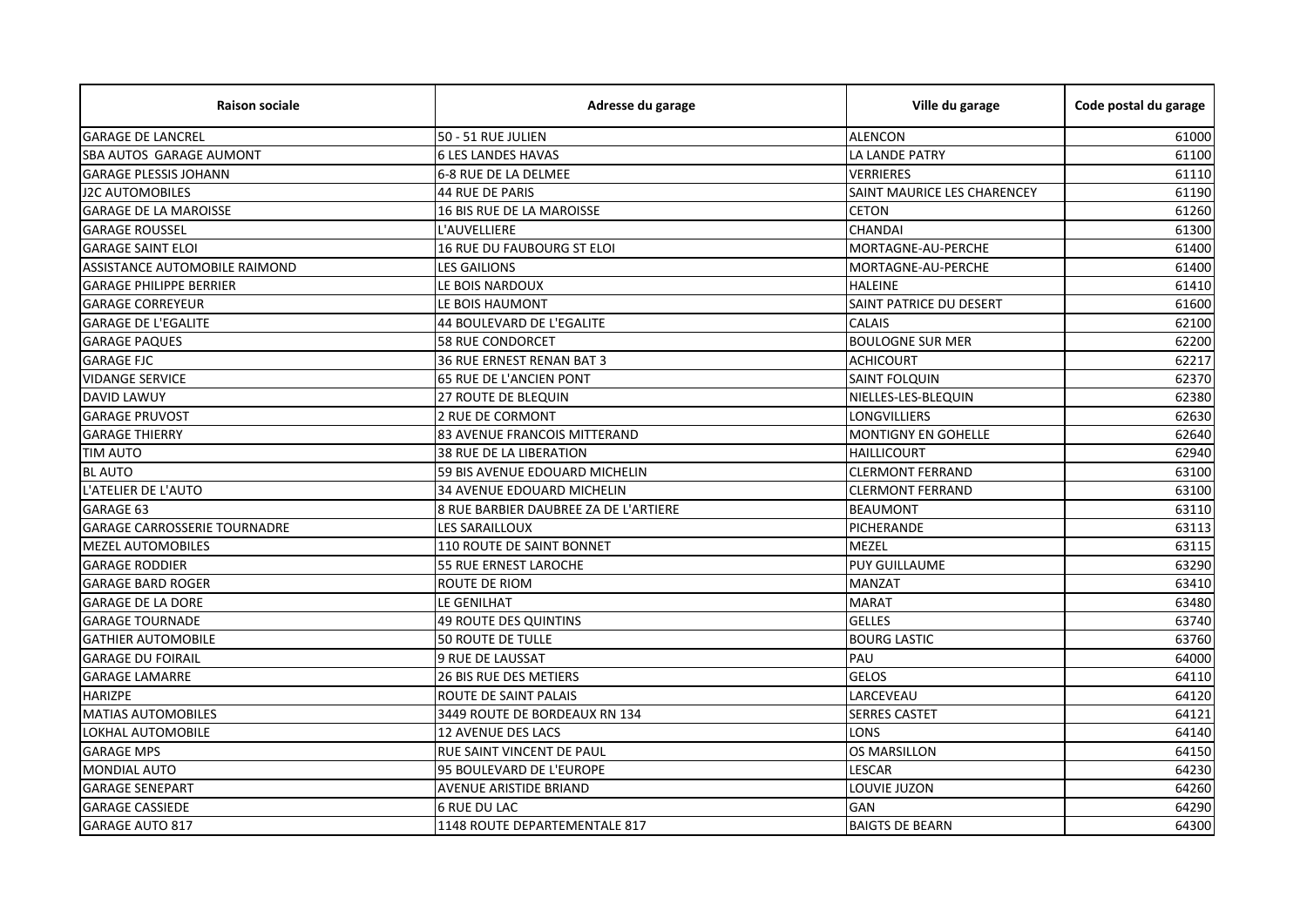| <b>Raison sociale</b>                       | Adresse du garage                               | Ville du garage                 | Code postal du garage |
|---------------------------------------------|-------------------------------------------------|---------------------------------|-----------------------|
| RAPID'AUTO                                  | <b>RUE DE ROCGRAND</b>                          | <b>OLORON STE MARIE</b>         | 64400                 |
| <b>JM AUTO</b>                              | 1 ZAC CANAL DES MOULINS                         | <b>NARCASTET</b>                | 64510                 |
| <b>GARAGE MENDES</b>                        | 1 RUE DU PIC DU MIDI                            | <b>BOEIL BEZING</b>             | 64510                 |
| MONDIAL AUTO 64                             | 47 RUE DE L'INDUSTRIE                           | <b>HENDAYE</b>                  | 64700                 |
| <b>GARAGE MOBILE MIQUET - GMM</b>           | <b>CHEMIN DE LA TEXTILE</b>                     | <b>IGON</b>                     | 64800                 |
| <b>GARAGE CL AUTO</b>                       | 8 CHEMIN DE DARRE                               | <b>ARTHEZ D'ASSON</b>           | 64800                 |
| <b>GARAGE LABORIE</b>                       | 49 RUE DU IV SEPTEMBRE                          | TARBES                          | 65000                 |
| <b>GARAGE MORLIERE</b>                      | <b>14 RUE DES PYRENEES</b>                      | <b>RABASTENS DE BIGORRE</b>     | 65140                 |
| <b>MN AUTO</b>                              | ROUTE DE LOURDES                                | SAINT PE DE BIGORRE             | 65270                 |
| <b>DISTINXION ABEILHE ANGLADE AUTOS</b>     | 1 ROUTE DE BORDEAUX                             | <b>BORDERES SUR L'ECHEZ</b>     | 65320                 |
| <b>GARAGE RIGAL FRERES</b>                  | 17 ROUTE DE BERNAC DESSUS                       | <b>VIELLE ADOUR</b>             | 65360                 |
| AMG                                         | 94 B AVENUE DE TARBES                           | <b>VIC EN BIGORRE</b>           | 65500                 |
| <b>BARRERE MIKAEL</b>                       | <b>599 AVENUE DE TARBES</b>                     | <b>MAUBOURGUET</b>              | 65700                 |
| <b>GARAGE LE MILOUSSA EURL LOPEZ</b>        | PARC D'ACTIVITE ARTISANAL                       | <b>SAINT ANDRE</b>              | 66690                 |
| <b>GARAGE EUROPEENNE AUTO</b>               | 71 Rue de la Fecht                              | <b>COLMAR</b>                   | 68000                 |
| <b>DEPANNAGE JOSSERON</b>                   | <b>60 RUE DES PAPETERIES</b>                    | <b>COLMAR</b>                   | 68000                 |
| <b>STATION GARAGE NEAPOLIS</b>              | 4 RUE VICTOR KAMMERER                           | <b>MULHOUSE</b>                 | 68100                 |
| <b>GARAGE DU COL</b>                        | <b>146 RUE CLEMENCEAU</b>                       | SAINTE MARIE AUX MINES          | 68160                 |
| <b>SC ALSACE</b>                            | 7 RUE ANTOINE DE SAINT EXUPERY ZA LA PASSERELLE | <b>ENSISHEIM</b>                | 68190                 |
| <b>AUTO SERVICE DE LA DOLLER</b>            | 17 ANNEXE HOUPPACH                              | <b>MASEVAUX</b>                 | 68290                 |
| <b>GARAGE DIETRICH</b>                      | <b>9 ROUTE DE GUEBWILLER</b>                    | <b>SOULTZ HAUT RHIN</b>         | 68360                 |
| <b>MH MECANIQUE</b>                         | <b>40 A RUE PRINCIPALE</b>                      | <b>BURNHAUPT LE BAS</b>         | 68520                 |
| <b>GARAGE PHILIPPE SARL</b>                 | ZAC DU QUARTIER KLEINAU                         | MALMERSPACH                     | 68550                 |
| LS AUTO 68                                  | <b>8 RUE GILLOIS</b>                            | VOLGELSHEIM                     | 68600                 |
| <b>GARAGE DU CARREFOUR</b>                  | <b>4 RUE DE LA GARE</b>                         | <b>WALDIGHOFFEN</b>             | 68640                 |
| <b>CERNAY SERVICE AUTO</b>                  | ZAI DES PINS 30 RUE DE LA SAUGE                 | <b>CERNAY</b>                   | 68700                 |
| <b>GARAGE BECHLER</b>                       | <b>134 ROUTE DE ROUFFACH</b>                    | WETTOLSHEIM                     | 68920                 |
| <b>GARAGE DE L'UNION SERVICES</b>           | 50 COURS DR JEAN DAMIDOT                        | VILLEURBANNE                    | 69100                 |
| <b>GARAGE PERINO</b>                        | <b>29 RUE INKERMANN</b>                         | VILLEURBANNE                    | 69100                 |
| ELECTRICITE AUTO ENTRETIEN                  | 15 RUE DE LA LIGNE DE L'EST                     | VILLEURBANNE                    | 69100                 |
| DUCLOUX ENTREPRISE REPAR VITE               | 7 BIS RUE EMILE DUNIERE                         | VILLEURBANNE                    | 69100                 |
| <b>GARAGE ROSSET</b>                        | ROUTE DE LYON                                   | VALSONNE                        | 69170                 |
| <b>GARAGE AUTOMISSION</b>                   | 3780 ROUTE NAPOLEON                             | <b>FLEURIEUX SUR L'ARBRESLE</b> | 69210                 |
| <b>GARAGE FARGET</b>                        | <b>6 RUE DE LA REPUBLIQUE</b>                   | <b>BELLEVILLE SUR SAONE</b>     | 69220                 |
| <b>GARAGE MISSONNIER</b>                    | 495 RUE DU PRADO                                | <b>FONTAINES ST MARTIN</b>      | 69270                 |
| <b>GARAGE VAMS</b>                          | 67 AVENUE GENERAL DE GAULLE                     | <b>CALUIRE</b>                  | 69300                 |
| <b>AS AUTO</b>                              | <b>123 ROUTE NATIONALE</b>                      | PUSIGNAN                        | 69330                 |
| <b>IPARANT AUTOMOBILES GARAGE DE GLEIZE</b> | 1119 CHEMIN DES GRANDS MOULINS                  | <b>GLEIZE</b>                   | 69400                 |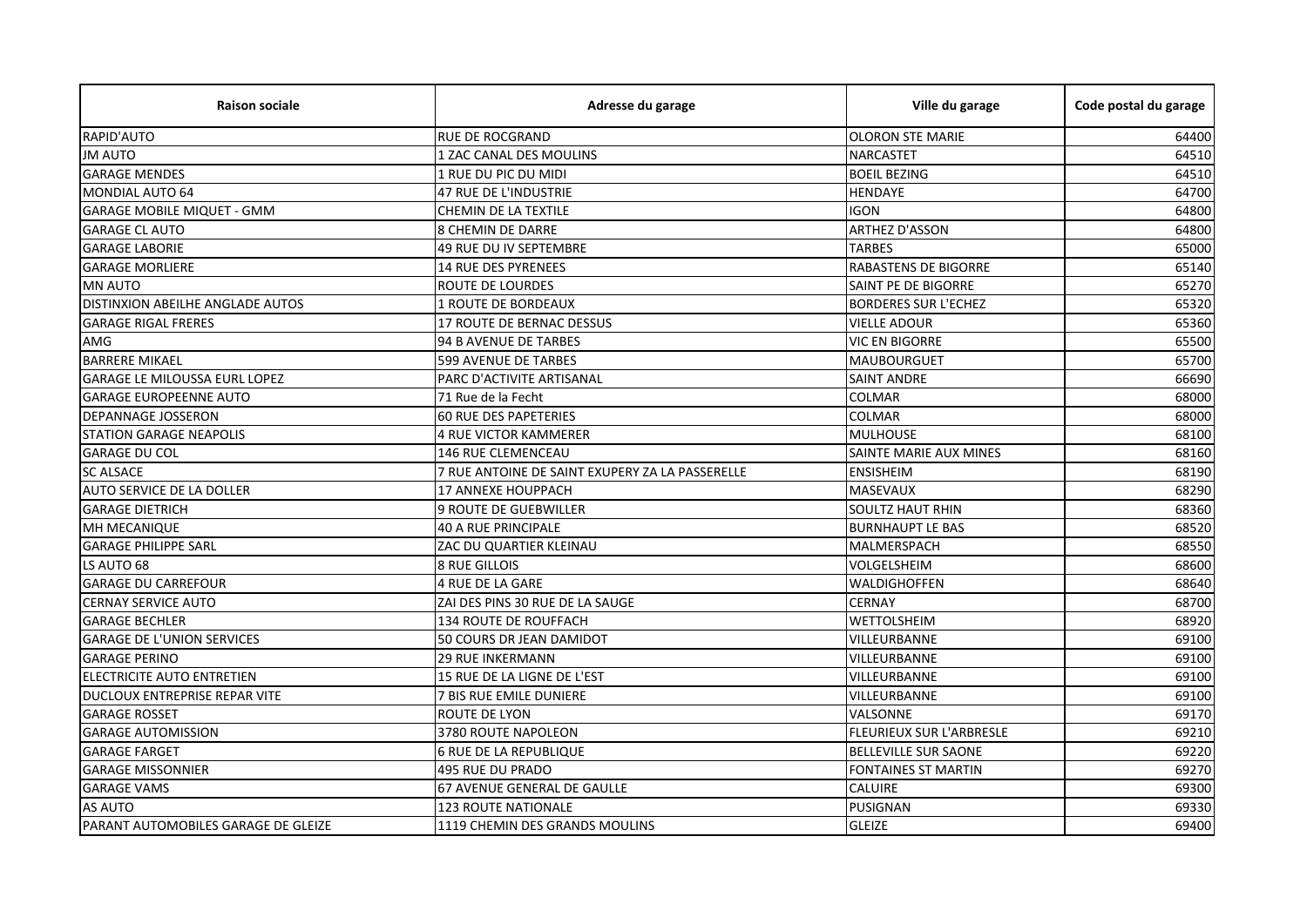| <b>Raison sociale</b>              | Adresse du garage                              | Ville du garage               | Code postal du garage |
|------------------------------------|------------------------------------------------|-------------------------------|-----------------------|
| <b>GARAGE ELCI</b>                 | 1101 RUE AMPERE                                | <b>VILLEFRANCHE SUR SAONE</b> | 69400                 |
| <b>GARAGE BURDIAT</b>              | 1853 ROUTE DE TARARE                           | LIERGUES                      | 69400                 |
| <b>GARAGE SAINT CHRISTOPHE</b>     | 204 RUE DE LA REPUBLIQUE                       | <b>VILLEFRANCHE SUR SAONE</b> | 69400                 |
| <b>EPINAY AUTOMOBILES</b>          | 421 RUE DE LA CHAPELLE                         | <b>GLEIZE</b>                 | 69400                 |
| <b>GARAGE GARON</b>                | <b>LES MAISONS NEUVES</b>                      | <b>REGNIE DURETTE</b>         | 69430                 |
| MTECH AUTO (MACRI AUTO)            | ZONE D'ACTIVITE DE BLACERET RUE DE LA TUILERIE | <b>BLACE</b>                  | 69460                 |
| <b>GARAGE GRIGNY</b>               | 45 AVENUE JACQUES CHIRAC                       | <b>GRIGNY</b>                 | 69520                 |
| <b>GARAGE MAB AUTO</b>             | 444 RUE DES JONCHERES BAT 13                   | <b>GENAY</b>                  | 69730                 |
| <b>DGM AUTO</b>                    | <b>203 ROUTE DE LA SCIERIE</b>                 | POULE LES ECHARMEAUX          | 69870                 |
| <b>GARAGE SARDELLITTI</b>          | <b>32 ROUTE DE ST PRIEST</b>                   | <b>CORBAS</b>                 | 69960                 |
| R.M. AUTO                          | 42 AVENUE DU MARECHAL LYAUTEY                  | <b>GRAY</b>                   | 70100                 |
| <b>CARROSSERIE MARSOLAT FRERES</b> | <b>6 RUE DE LA GARE</b>                        | <b>NOIDANS LE FERROUX</b>     | 70130                 |
| <b>MECA PIECES AUTO</b>            | <b>12 RUE DU MOULIN</b>                        | <b>AUTHOISON</b>              | 70190                 |
| <b>MECAN AUTO</b>                  | 3 BIS RUE ARISTIDE BRIAND                      | LURE                          | 70200                 |
| <b>MASSENET</b>                    | RD <sub>1</sub>                                | <b>VERNOIS SUR MANCE</b>      | 70500                 |
| CARROSSERIE HUMBLOT R.             | CHEMIN DU CAMPING                              | GY                            | 70700                 |
| <b>AUTOTECH</b>                    | <b>9 RUE PAUL SABATIER</b>                     | <b>CHALON SUR SAONE</b>       | 71100                 |
| <b>GARAGE BENOIT</b>               | <b>CORTELIN ROUTE DE BUXY</b>                  | <b>SAINT REMY</b>             | 71100                 |
| <b>GARAGE AUTOMOBILE DIGOINAIS</b> | <b>RUE DES BLATTIERS</b>                       | <b>DIGOIN</b>                 | 71160                 |
| <b>GUAGENTI AUTO</b>               | <b>340 RUE DES BRUYERES</b>                    | LE CREUSOT                    | 71200                 |
| <b>GARAGE THOMAS</b>               | <b>13 RUE DES GRIOTTONS</b>                    | <b>CLUNY</b>                  | 71250                 |
| MONTBELLET AUTOMOBILES             | <b>RN 6 ST OYEN</b>                            | <b>MONTBELLET</b>             | 71260                 |
| PH GAULT AUTOMOBILES               | 35 RUE NICEPHORE NIEPCE ZI SAINT PANTALEON     | <b>AUTUN</b>                  | 71400                 |
| <b>GARAGE DUCHEMIN</b>             | SAINT PANTALEON                                | <b>AUTUN</b>                  | 71400                 |
| <b>GARAGE GK AUTO</b>              | <b>21 QUAI DE L'INDUSTRIE</b>                  | <b>PARAY LE MONIAL</b>        | 71600                 |
| <b>GARAGE DIDIER PERRON</b>        | <b>29 RUE PIERRE LATHUILIERE</b>               | <b>PARAY LE MONIAL</b>        | 71600                 |
| <b>GARAGE BASSET</b>               | 4052 ROUTE DE MACON                            | LAIZE                         | 71870                 |
| <b>GARAGE PLESSIS SAS</b>          | <b>142 AVENUE RUBILLARD</b>                    | LE MANS                       | 72000                 |
| <b>GARAGE TRONCHET</b>             | LA GARENNE                                     | <b>NEUVILLE SUR SARTHE</b>    | 72190                 |
| <b>BRYER</b>                       | <b>12 RUE JACQUES REZE</b>                     | LE FLECHE                     | 72200                 |
| <b>GARAGE MICHELIN</b>             | 21 RUE DU 8 MAI ZI                             | <b>TELOCHE</b>                | 72220                 |
| <b>GARAGE CHAUVIN</b>              | ZA LA VAIRIE                                   | <b>PRECIGNE</b>               | 72300                 |
| <b>GUERRA AUTOMOBILES</b>          | 1 RUE FRANCOIS MAURIAC                         | <b>SABLE SUR SARTHE</b>       | 72300                 |
| <b>BESSE AUTOMOBILES</b>           | <b>16 BIS ROUTE DE LA CHARTRE</b>              | <b>BESSE SUR BRAYE</b>        | 72310                 |
| <b>BRULON AUTOMOBILES</b>          | <b>13 AVENUE ANDRE MARY</b>                    | <b>BRULON</b>                 | 72350                 |
| <b>GARAGE SAINT ANTOINE</b>        | 11 BIS PLACE VICTOR HUGO                       | LA FERTE BERNARD              | 72400                 |
| MONTFORT AUTO ET CARROSSERIE       | ROUTE DE FATINES                               | MONTFORT LE GESNOIS           | 72450                 |
| ROUSIER AUTOMOBILES                | LA CROIX DE PAILLE                             | LUCEAU                        | 72500                 |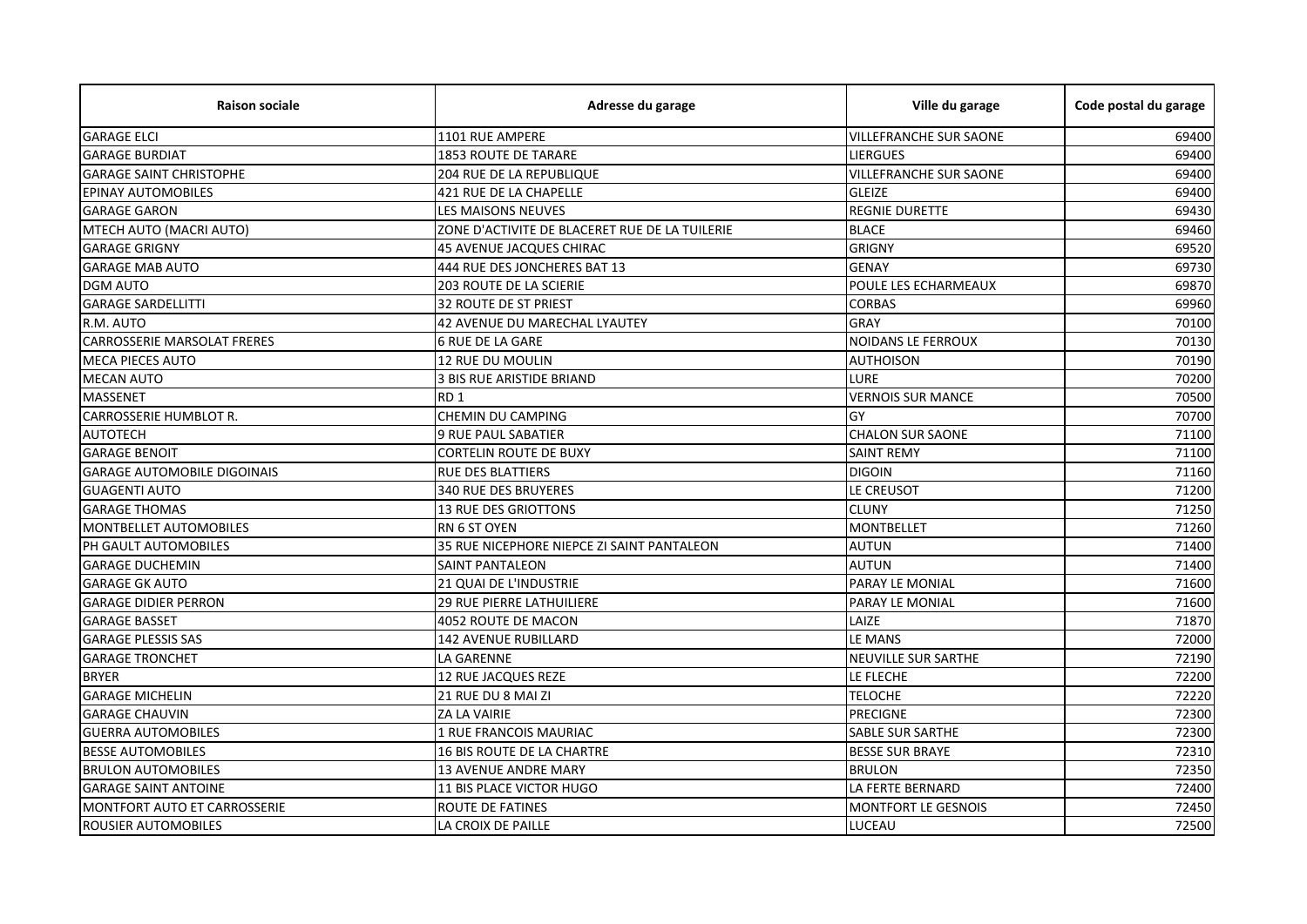| <b>Raison sociale</b>            | Adresse du garage                        | Ville du garage              | Code postal du garage |
|----------------------------------|------------------------------------------|------------------------------|-----------------------|
| <b>AUTOMOBILE COUTABLE</b>       | <b>10 RUE VISBEK</b>                     | <b>PONTVALLAIN</b>           | 72510                 |
| MECA 9                           | 50 RUE CORU                              | <b>MAMERS</b>                | 72600                 |
| <b>MAD AUTOMOBILES</b>           | <b>25 RUE DE POMARAY</b>                 | SONNAZ                       | 73000                 |
| <b>GARAGE DV</b>                 | 5697 CHEMIN DES COMBETTES                | <b>BRISON-SAINT-INNOCENT</b> | 73100                 |
| <b>SSB AUTOPERF</b>              | <b>ZA SAINT VINCENT</b>                  | <b>CHALLES LES EAUX</b>      | 73190                 |
| <b>ATELIER MISOPOINT</b>         | <b>31 CHEMINS DES ESSERTS</b>            | <b>ALBERTVILLE</b>           | 73200                 |
| <b>GARAGE LOCA RS</b>            | 501 A ROUTE DES CHENES ZA DE TERRE NEUVE | <b>GILLY SUR ISERE</b>       | 73200                 |
| <b>GARAGE DE MONTCHAVIN</b>      | <b>MONTCHAVIN</b>                        | <b>BELLENTRE</b>             | 73210                 |
| <b>GARAGE SICLARI</b>            | RUE PAUL CHEVALLIER ZI LES EPINETTES     | <b>BARBY</b>                 | 73230                 |
| <b>BC CENTRE AUTO</b>            | 301 CHEMIN DU VIOLET                     | SAINT ALBAN LEYSSE           | 73230                 |
| AUTO CENTER 1800 ACFG AUTO       | <b>LES MONTAYES</b>                      | <b>TIGNES</b>                | 73320                 |
| <b>GARAGE LF AUTO</b>            | ZA LA SAGE 320 ROUTE DU GAZON            | <b>DOMESSIN</b>              | 73330                 |
| <b>GARAGE DE LA RAVOIRE</b>      | 154 RUE DE LA CONCORDE                   | <b>LA RAVOIRE</b>            | 73490                 |
| <b>FLO DEPANN</b>                | <b>31 RUE D'EN HAUT</b>                  | <b>AUSSOIS</b>               | 73500                 |
| <b>GARAGE MICHAUD</b>            | 823 A ROUTE DE LA PLAGNE                 | <b>MORZINE</b>               | 74110                 |
| <b>GARAGE DU MONT BLANC</b>      | 356 RUE AMBROISE MARTIN                  | <b>MEGEVE</b>                | 74120                 |
| <b>GARAGE DE LA DOUANE</b>       | 1185 RTE DE DRAILLANT                    | <b>SAINT CERGUES</b>         | 74140                 |
| <b>CLASSIC CAR</b>               | <b>289 A ROUTE DES BLAVES</b>            | <b>ALLINGES</b>              | 74200                 |
| <b>GARAGE DES ESSERTS</b>        | <b>35B ROUTE DE SALLENOVES</b>           | <b>MESIGNY</b>               | 74330                 |
| <b>GARAGE LAURENT DEFFAYET</b>   | <b>647 ROUTE PRINCIPALE</b>              | <b>CERNEX</b>                | 74350                 |
| <b>GARAGE FREIRE</b>             | 600 ROUTE DU PARMELAN                    | <b>NAVES PARMELAN</b>        | 74370                 |
| <b>GARAGE DEVILLE</b>            | 9 AVENUE DES TROIS FONTAINES             | <b>SEYNOD</b>                | 74600                 |
| <b>DK AUTOMOBILES</b>            | 142 IMPASSE DES CONTAMINES               | PERS JUSSY                   | 74930                 |
| <b>ROUEN GARAGE</b>              | 8 AVENUE DE LA PORTE DES CHAMPS          | <b>ROUEN</b>                 | 76000                 |
| <b>GARAGE FONTAINE</b>           | 27 RUE PIERRE FOQUET LEMAITRE            | <b>BOLBEC</b>                | 76210                 |
| <b>GARAGE DE LA GARE</b>         | <b>26 RUE ISIDORE MAILLE</b>             | SAINT AUBIN LES ELBEUF       | 76410                 |
| <b>GARAGE HEDA</b>               | <b>180 LA COUR SOUVERAINE</b>            | SAINNEVILLE SUR SEINE        | 76430                 |
| <b>SAINT VALERY PNEUS</b>        | ZI DU PLATEAU OUEST RUE MARCEL DELEPINE  | <b>SAINT VALERY EN CAUX</b>  | 76460                 |
| <b>GT CONCEPT</b>                | 1021 ROUTE DU HAVRE                      | YAINVILLE                    | 76480                 |
| <b>GARAGE DU CENTRE MECA NGL</b> | 690 RUE DELAMARE DE BOUTTEVILLE          | <b>FONTAINE LE BOURG</b>     | 76690                 |
| <b>GARAGE DE LA FERME</b>        | <b>6 RUE DE LA FERME</b>                 | <b>ST ETIENNE DU ROUVRAY</b> | 76800                 |
| LE GARAGE DE MAREUIL             | <b>65 RUE PASTEUR</b>                    | <b>MAREUIL LES MEAUX</b>     | 77100                 |
| <b>GARAGE VILLENOY</b>           | 71 RUE ARISTIDE BRIAND                   | <b>VILLENOY</b>              | 77124                 |
| <b>HELP AUTO</b>                 | 14 CHEMIN DES ANCIENNES CARRIERES        | <b>CREGY LES MEAUX</b>       | 77124                 |
| <b>GARAGE VERDIER</b>            | 31 ZAC DES 18 ARPENTS                    | <b>BOISSY LE CHATEL</b>      | 77169                 |
| <b>JEF S GARAGE</b>              | 7 BIS RUE DU GENERAL DE GAULLE           | <b>DAMMARTIN EN GOELE</b>    | 77230                 |
| <b>GARAGE MDV</b>                | 20 RUE HENRI BECQUEREL                   | <b>MITRY MORY</b>            | 77290                 |
| <b>GARAGE 3A</b>                 | 2 AVENUE DES ETATS UNIS                  | LA FERTE GAUCHER             | 77320                 |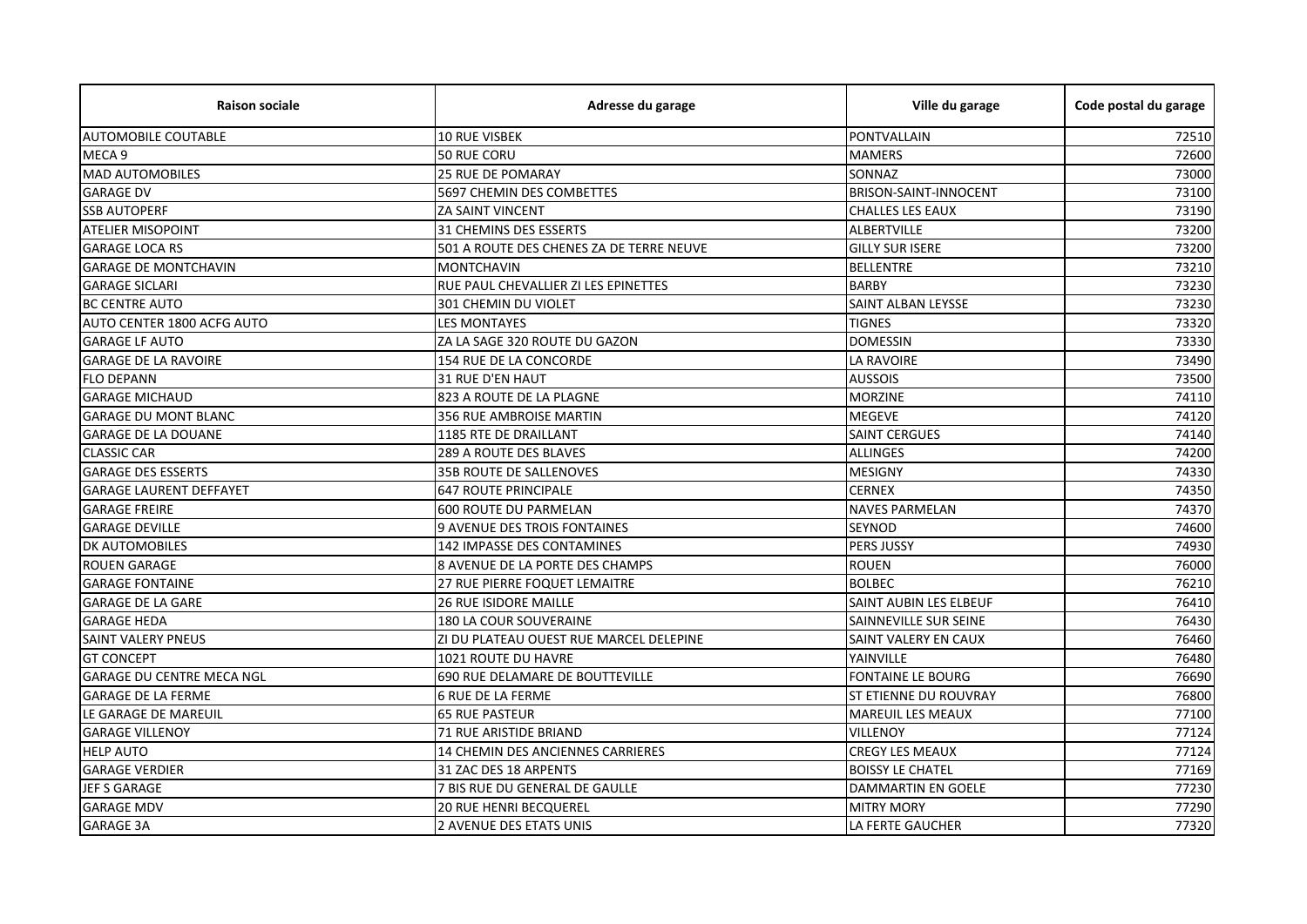| <b>Raison sociale</b>        | Adresse du garage                            | Ville du garage                 | Code postal du garage |
|------------------------------|----------------------------------------------|---------------------------------|-----------------------|
| <b>KST AUTOS SERVICES</b>    | <b>16 RUE ROBERT SCHUMANN</b>                | <b>OZOIR LA FERRIERE</b>        | 77330                 |
| MT GARAGE                    | <b>4 RUE DE LA FRANQUETTE</b>                | PONTAULT COMBAULT               | 77340                 |
| <b>GARAGE BS AUTO</b>        | <b>51 AVENUE MONGE</b>                       | <b>CHELLES</b>                  | 77500                 |
| <b>ID PARE-BRISE</b>         | 3 CHEMIN DU JEU D'ARC                        | SIGNY-SIGNETS                   | 77640                 |
| <b>GARAGE DE LA GARE</b>     | PLACE DE LA MAIRIE                           | LONGUEVILLE                     | 77650                 |
| <b>GARAGE PCA</b>            | 3 RUE BLAISE PASCAL ZAEC DU MORMANT          | <b>MORMANT</b>                  | 77720                 |
| <b>BD PERFORMANCE</b>        | <b>48 QUAI DE L'OISE</b>                     | ANDRESY                         | 78570                 |
| <b>GARAGE RIVES DE SEINE</b> | 1565 ROUTE DE QUARANTES SOUS                 | ORGEVAL                         | 78630                 |
| <b>MIA AUTOS</b>             | <b>13 RUE DES CAYENNES</b>                   | <b>CONFLANS SAINTE HONORINE</b> | 78700                 |
| <b>GARATECO</b>              | 4 CHEMIN DES CORDELIERS ZA DES VAUCOULEURS   | <b>MANTES LA VILLE</b>          | 78711                 |
| <b>BOUED AUTO</b>            | <b>5 RUE GEORGES DESCHAMPS</b>               | <b>MEZIERES SUR SEINE</b>       | 78970                 |
| <b>AB AUTOMOBILES</b>        | <b>141 AVENUE EMILE ZOLA</b>                 | <b>SAINTE VERGE</b>             | 79100                 |
| <b>BABIN SARL</b>            | 8 Grand rue                                  | <b>BOUIN</b>                    | 79110                 |
| <b>GUILLOTEAU JF SARL</b>    | 13 rue du Stade                              | <b>COMBRAND</b>                 | 79140                 |
| ASMB                         | 14 ROUTE DE CHEF BOUTONNE LA GAILLOCHONNIERE | <b>LES ALLEUDS</b>              | 79190                 |
| <b>MJ AUTOMOBILES</b>        | <b>5 AVENUE DU FRENE</b>                     | <b>CHATILLON SUR THOUET</b>     | 79200                 |
| PERDRIAU                     | 317, Rue Paul Cezanne                        | <b>BOUILLE LORETZ</b>           | 79290                 |
| <b>BRESSUIRE RECUP AUTO</b>  | <b>CHAMP THIBAULT</b>                        | <b>SAINT SAUVEUR</b>            | 79300                 |
| <b>GARAGE DELAUNAY</b>       | <b>1 RUE DE THOUARET</b>                     | <b>ST VARENT</b>                | 79330                 |
| <b>GARAGE DE LA CHAPELLE</b> | <b>23 ROUTE DE BRESSUIRE</b>                 | LA CHAPELLE SAINT LAURENT       | 79430                 |
| <b>GARAGE DE LA LAIMIERE</b> | 8 ROUTE DE BRESSUIRE LA LAIMIERE             | <b>COURLAY</b>                  | 79440                 |
| <b>GARAGE AMIOT</b>          | 57 RUE DE LA VENDEE                          | LA CHAPELLE LARGEAU             | 79700                 |
| <b>GARAGE CHOJNACKI</b>      | 10 BIS RUE DU MARECHAL FOCH                  | <b>FRICOURT</b>                 | 80300                 |
| <b>MECANUM AUTO</b>          | <b>95 RUE AMBROISE CROIZAT</b>               | <b>ST OUEN</b>                  | 80610                 |
| <b>CENTRAUTOS</b>            | <b>42 ROUTE NATIONALE</b>                    | <b>BEAUVAL</b>                  | 80630                 |
| <b>GARAGE MICHAEL MAILLE</b> | 37 RUE HENRI RENARD                          | <b>ROYE</b>                     | 80700                 |
| <b>AUTO SELECTION</b>        | ZA DE LA ROCADE RUE CECILE MULLINS           | <b>CASTRES</b>                  | 81100                 |
| <b>GARAGE AG AUTOMOBILE</b>  | 23 AVENUE FLANDRES DUNKERQUE                 | <b>REALMONT</b>                 | 81120                 |
| <b>ARQUIER ET FILS</b>       | 9 BOULEVARD GAMBETTA                         | LABRUGUIERE                     | 81290                 |
| <b>DRN AUTO</b>              | AVENUE DU LANGUEDOC                          | <b>MURAT SUR VEBRE</b>          | 81320                 |
| MP AUTO CLASSIC              | ZA DE LA PRADE                               | <b>VABRE</b>                    | 81330                 |
| <b>GARAGE GUI AUTOMOBILE</b> | ZONE D'ACTIVITE DOURDOUL LD LA COMBETTE      | SALVAGNAC                       | 81630                 |
| <b>GARAGE FIEU</b>           | 8 B AVENUE DE CASTRES RIGOUTOU               | PONT DE L'ARN                   | 81660                 |
| <b>GARAGE TEAM AUTO</b>      | 67 ROUTE D'ALBI                              | <b>FREJAIROLLES</b>             | 81990                 |
| <b>GARAGE MONTAGNAN</b>      | <b>CASSENADOS</b>                            | SAINT-AMANS-DU-PECH             | 82150                 |
| <b>AUTO RGS SERVICES</b>     | ZA DES FAUVIERES 2 AVENUE DE LA COOPERATIVE  | <b>ROUGIERS</b>                 | 83170                 |
| <b>GARAGE D. CATTO</b>       | 16 BOULEVARD SAINT ROCH                      | <b>AVIGNON</b>                  | 84000                 |
| <b>BMC EVOLUTION</b>         | 1805 CHEMIN DE SAINT GENS                    | <b>CARPENTRAS</b>               | 84200                 |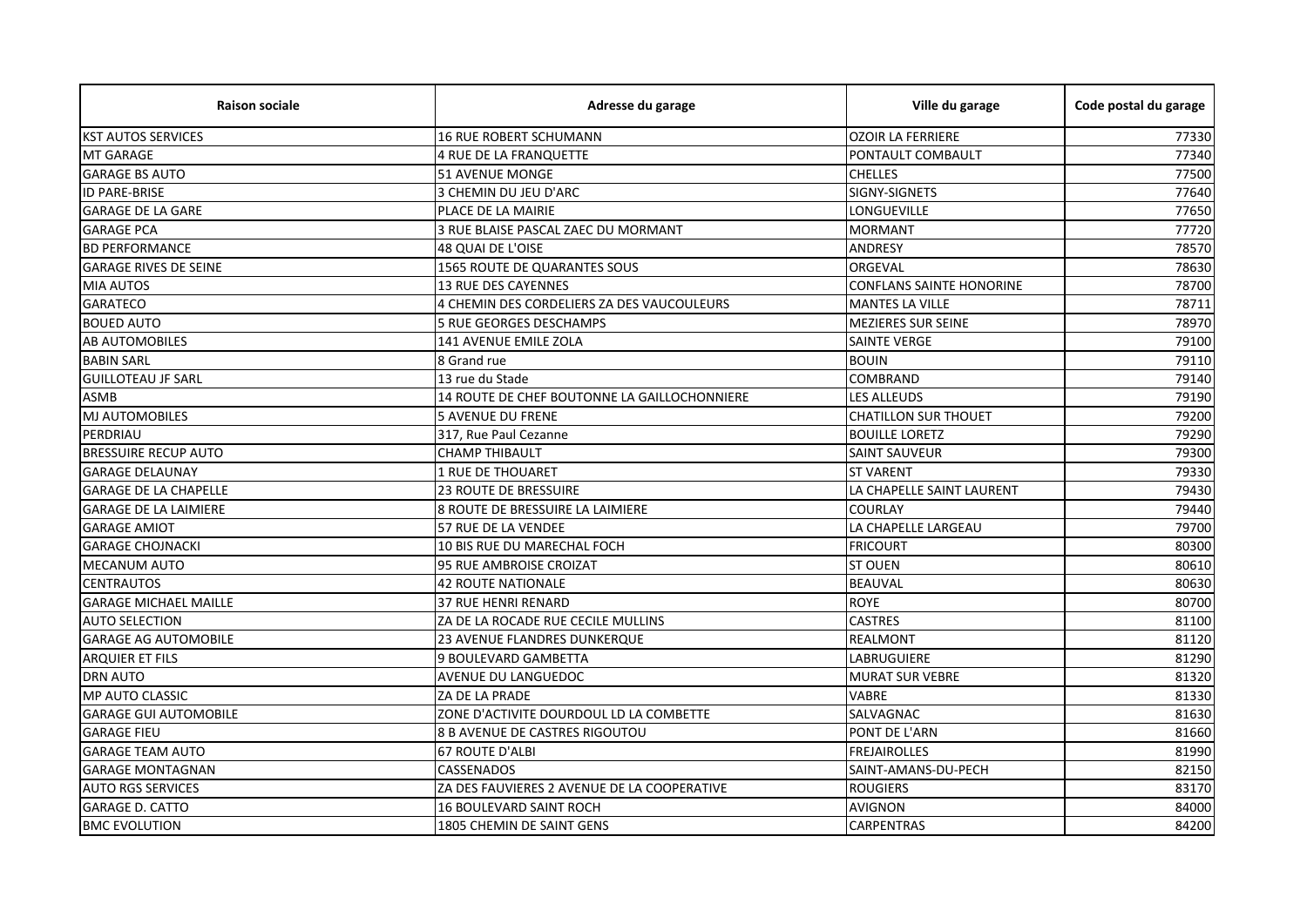| <b>Raison sociale</b>                   | Adresse du garage                               | Ville du garage                  | Code postal du garage |
|-----------------------------------------|-------------------------------------------------|----------------------------------|-----------------------|
| <b>CARLOS DEPAN'AUTO</b>                | 767 AVE VIDIER                                  | <b>VEDENE</b>                    | 84270                 |
| <b>CAROMB SERVICE AUTO</b>              | 128 ROUTE D'AUBIGNAN                            | CAROMB                           | 84330                 |
| <b>AUTOMOBILES JLF</b>                  | MALIDOR D'EN HAUT 3 ROUTE DE CHOLET             | LA ROCHE SUR YON                 | 85000                 |
| <b>GARAGE AUTOMOBILE SALAVERT</b>       | <b>40 RUE DE LA MAIRIE</b>                      | <b>ST HILAIRE DE VOUST</b>       | 85120                 |
| <b>DENIS SALMON</b>                     | LA BELLE ETOILE                                 | <b>LA TARDIERE</b>               | 85120                 |
| <b>GARAGE SOULARD SAS POUPIN</b>        | 4 RUE DES CAMELIAS                              | <b>ST MARTIN DES TILLEULS</b>    | 85130                 |
| <b>GARAGE PLS</b>                       | 5 CHEMIN POISSONNIER ROUTE DE TALMONT           | <b>CHATEAU D'OLONNE</b>          | 85180                 |
| <b>GARAGE RICHARD AUTOMOBILES</b>       | <b>45 ROUTE DE NANTES</b>                       | <b>BEAULIEU SOUS LA ROCHE</b>    | 85190                 |
| GM AUTOMOBILES - SARL GUERINEAU MARSAUD | ROUTE DE SAINT GILLES PARC D'ACTIVITE DU DOLMEN | <b>COMMEQUIERS</b>               | 85220                 |
| <b>GARAGE CHRISTOPHE BROSSARD</b>       | <b>50 RUE BONNE BRISE</b>                       | <b>SAINT GERVAIS</b>             | 85230                 |
| <b>GARAGE GUERINEAU</b>                 | 8 ZA LES CHENES                                 | <b>CHAVAGNES EN PAILLERS</b>     | 85250                 |
| <b>VENDRENNES AUTO</b>                  | <b>28 BIS ROUTE DE L'OCEAN</b>                  | <b>VENDRENNES</b>                | 85250                 |
| <b>HBP AUTOMOBILES</b>                  | 2 ZONE ARTISANALE LA COLONNE                    | <b>LES BROUZILS</b>              | 85260                 |
| <b>TRC AUTOMOBILES</b>                  | <b>18 RUE DES NOISETTES</b>                     | LA COPECHAGNIERE                 | 85260                 |
| <b>L2G AUTOMOBILE</b>                   | CHEMIN DE LA MORINIERE                          | <b>CHALLANS</b>                  | 85300                 |
| <b>GARAGE DE LA FOLIE</b>               | 5 RUE ANDRE AMPERE ZI DE LA FOLIE               | LA CHAIZE-LE-VICOMTE             | 85310                 |
| <b>GEANT GAUDRY &amp; CIE</b>           | 101 ROUTE DE LA CHICANE                         | SAINT PIERRE LE VIEUX            | 85420                 |
| <b>GARAGE DU VIVIER</b>                 | <b>ZA DU VIVIER</b>                             | NIEUL LE DOLENT                  | 85430                 |
| <b>GARAGE ALAIN ENFRIN</b>              | <b>BOURG 22 RUE FRANCOIS ESPAUD</b>             | LA BOISSIERE DES LANDES          | 85430                 |
| <b>GARAGE MENANTEAU</b>                 | Z.A. BOULEVARD DES ARTISANS                     | LES CLOUZEAUX                    | 85430                 |
| <b>GARAGE BARBEAU</b>                   | Z.A. LE PEUBLE                                  | <b>BRETIGNOLLES SUR MER</b>      | 85470                 |
| <b>GUILB AUTO</b>                       | 43 RUE DU LAC                                   | <b>SAINT VINCENT SUR GRAON</b>   | 85540                 |
| <b>GARAGE OBJOIS</b>                    | 18 AVENUE GEORGES CLEMENCEAU                    | <b>MOUTIERS LES MAUXFAITS</b>    | 85540                 |
| SAINT MICHEL PNEUS SERVICES             | <b>13 RUE DES GLAIREAUX</b>                     | SAINT MICHEL EN L'HERM           | 85580                 |
| <b>GALIP'AUTOMOBILE</b>                 | <b>ROUTE DE NANTES</b>                          | LA CHAPELLE PALLUAU              | 85670                 |
| <b>GARAGE MARC MOLLE</b>                | <b>BEAUSEJOUR</b>                               | <b>ST CHRISTOPHE DU LIGNERON</b> | 85670                 |
| <b>GARAGE BUGEON FREDERIC</b>           | 21 RUE DE TRANCHARD ZA                          | LA GUERINIERE                    | 85680                 |
| <b>GARAGE FORTIN</b>                    | ZI LA BLAUDERIE                                 | LA FLOCELLIERE                   | 85700                 |
| MA BEL'AUTO 85                          | 25 ROUTE DE l'OUCHE PAPILLON                    | CHATEAUNEUF                      | 85710                 |
| <b>WEST AUTO PERFORMANCE</b>            | 35 RUE DU CENTRE                                | LE FENOUILLER                    | 85800                 |
| <b>GARAGE BEL AIR AUTO 86</b>           | <b>11 RUE DE QUINCAY</b>                        | <b>POITIERS</b>                  | 86000                 |
| <b>GAM CUPIDON</b>                      | <b>29 BIS AVENUE DE PARIS</b>                   | <b>POITIERS</b>                  | 86000                 |
| <b>AG AUTOMOBILES</b>                   | ZI NORD 4 BIS ALLEE D'ARGENSON                  | CHATELLERAULT                    | 86100                 |
| <b>MOROSINI SARL</b>                    | 136, Rue d'Antran                               | CHATELLERAULT                    | 86100                 |
| <b>GARAGE MINGUET JN</b>                | ZA LES MOINARDS 12 BIS RUE DE L'ARTISANAT       | ST GEORGES LES BAILLARGEAUX      | 86130                 |
| <b>GARAGE GENCAY AUTO</b>               | <b>13 BIS ROUTE DE CONFOLENS</b>                | <b>GENCAY</b>                    | 86160                 |
| <b>GARAGE MERIAU</b>                    | <b>15 AVENUE DE SAUMUR</b>                      | NEUVILLE DE POITOU               | 86170                 |
| <b>GARAGE DE LA PAIX</b>                | 41 RUE DE LA PAIX                               | <b>CHAMPIGNY LE SEC</b>          | 86170                 |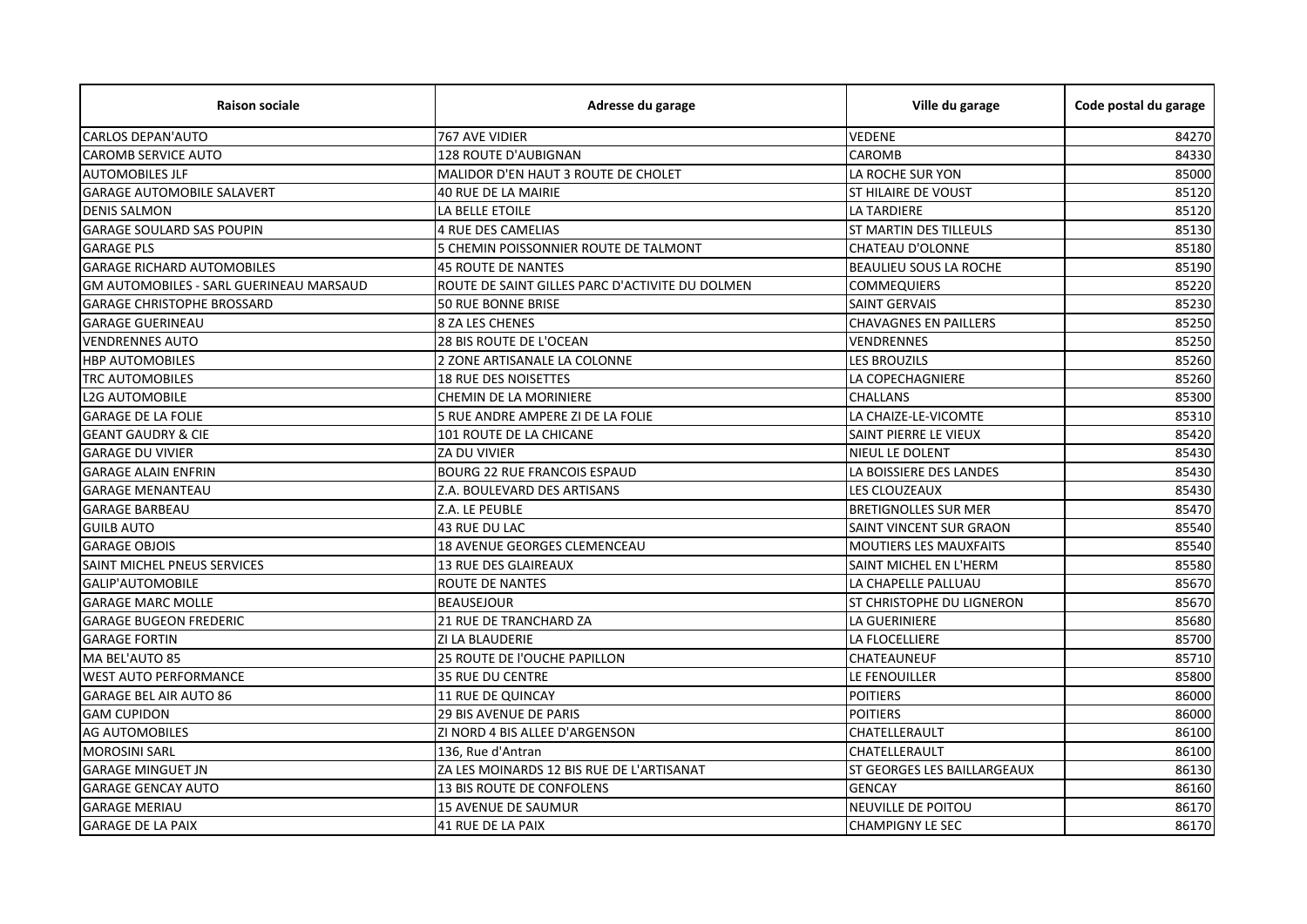| <b>Raison sociale</b>              | Adresse du garage                 | Ville du garage              | Code postal du garage |
|------------------------------------|-----------------------------------|------------------------------|-----------------------|
| <b>GARAGE LG AUTO</b>              | <b>30 ROUTE DE POITIERS</b>       | <b>CISSE</b>                 | 86170                 |
| <b>GARAGE JOUBERT</b>              | LE BOURG                          | <b>SAINT REMY SUR CREUSE</b> | 86220                 |
| <b>GARAGE MARTINEZ PHILIPPE BC</b> | 11 BIS ROUTE DE PARIS             | <b>INGRANDES</b>             | 86220                 |
| <b>GARAGE DALLET</b>               | 21 RUE DE LA CROIX DE LA CADOUE   | <b>SMARVES</b>               | 86240                 |
| <b>GARAGE GROLEAU ET FILS</b>      | 97 AVENUE DE HAUTS DE LA CHAUME   | <b>SAINT BENOIT</b>          | 86280                 |
| <b>SARL LORCEAU</b>                | 23 RUE DU RECTEUR PINEAU          | LUSSAC LES CHATEAUX          | 86320                 |
| <b>GARAGE CENTRAL</b>              | PLACE DE L'HOTEL DE VILLE         | PLEUMARTIN                   | 86450                 |
| SNC MC MECANIQUE CHAUNAISIENNE     | ROUTE DE LEZAY ZA LE BOUCHAUD     | CHAUNAY                      | 86510                 |
| <b>GARAGE DE LA VALLEE</b>         | Z.A. DE LA PAZIOTERIE             | <b>COULOMBIERS</b>           | 86600                 |
| DUPONT BAUVERIE - GARAGE DU CENTRE | <b>36 RUE DE CHYPRE</b>           | LUSIGNAN                     | 86600                 |
| <b>LCA 87</b>                      | <b>1 AVENUE SAINT SURIN</b>       | <b>LIMOGES</b>               | 87000                 |
| <b>COMPTE TOURS AUTO</b>           | <b>66 RUE DU MAS LOUBIER</b>      | <b>LIMOGES</b>               | 87100                 |
| <b>JC GARAGE</b>                   | <b>19 RUE DE LA COUTURE</b>       | <b>NANTIAT</b>               | 87140                 |
| <b>GARAGE MASSON NICOLAS</b>       | <b>16 ROUTE DES VEYRINES</b>      | <b>CHAMBORET</b>             | 87140                 |
| <b>BETRON PIERRE</b>               | <b>15 RUE DE LIMOGES</b>          | <b>CUSSAC</b>                | 87150                 |
| <b>GARAGE RM AUTO</b>              | <b>5 AVENUE JEAN JAURES</b>       | <b>CHALUS</b>                | 87230                 |
| <b>GARAGE MAGLIULO</b>             | 11 RUE DU 11 NOVEMBRE             | <b>DOURNAZAC</b>             | 87230                 |
| <b>GARAGE MASSON</b>               | 1 RUE DE BEL AIR                  | SAINT-JOUVENT                | 87510                 |
| OXYGENE MOTO AUTO 87               | 2 RUE DU DOCTEUR CHAMEAUD         | <b>RAZES</b>                 | 87640                 |
| <b>GARAGE BLAISON</b>              | 9 RUE DU GENERAL DE GAULLE        | <b>VAGNEY</b>                | 88120                 |
| <b>EURO VOITURES</b>               | 54 RUE D'EPINAL                   | <b>CHAVELOT</b>              | 88150                 |
| <b>CAR AK TERRE</b>                | 4 IMPASSE DU CANAL ZONE DE CHOISY | <b>REMIREMONT</b>            | 88200                 |
| <b>CAEL AUTOMOBILES</b>            | <b>4 BD DES XETTES</b>            | <b>GERARDMER</b>             | 88400                 |
| <b>BIFF AUTO</b>                   | <b>488 ROUTE DE LA HOUSSIERE</b>  | <b>BIFFONTAINE</b>           | 88430                 |
| <b>GARAGE THIERY</b>               | <b>34 ROUTE DE GERARDMER</b>      | <b>GERBEPAL</b>              | 88430                 |
| <b>GARAGE DE LA POIRIE</b>         | 5 CHEMIN DE LA POIRIE             | <b>TENDON</b>                | 88460                 |
| <b>SP GARAGE</b>                   | 6 AVENUE DU GENERAL DE GAULLE     | ETIVAL CLAIREFONTAINE        | 88480                 |
| <b>VOSGES OCCAS</b>                | 507 RUE DU TAMBOIS                | <b>POUXEUX</b>               | 88550                 |
| <b>AUTO EVASION</b>                | <b>343 RUE DU STADE</b>           | <b>POUXEUX</b>               | 88550                 |
| <b>GARAGE ZUCCHETTO TONY</b>       | 28 RUE DE LA GOUTTE DU RIEUX      | SAINT MAURICE SUR MOSELLE    | 88560                 |
| <b>MD REPARATION</b>               | 8 RUE D'ALGER                     | <b>COUSSEY</b>               | 88630                 |
| LG MOTORS                          | 12 RUE DU MONT DAVAUX             | <b>ENTRE DEUX EAUX</b>       | 88650                 |
| <b>GARAGE APM</b>                  | 2 FAUBOURG DE LA CHIPOTTE         | <b>RAMBERVILLERS</b>         | 88700                 |
| <b>VITTEL AUTO SERVICES</b>        | <b>45 RUE DE LA SCIERIE</b>       | <b>VITTEL</b>                | 88800                 |
| <b>GARAGE M DURAND</b>             | 28 AVENUE GEORGES POMPIDOU        | <b>SAINT DENIS LES SENS</b>  | 89100                 |
| <b>ECO MECANIQUE</b>               | 2 BIS AVENUE DU MEZ               | LIGNY LE CHATEL              | 89144                 |
| <b>BRIENON AUTO PIECES</b>         | <b>25 ROUTE DE JOIGNY</b>         | <b>BRIENON SUR ARMANCON</b>  | 89210                 |
| <b>MECAMICK 89</b>                 | ROUTE DE TONNERRE ZA              | <b>VERMENTON</b>             | 89270                 |